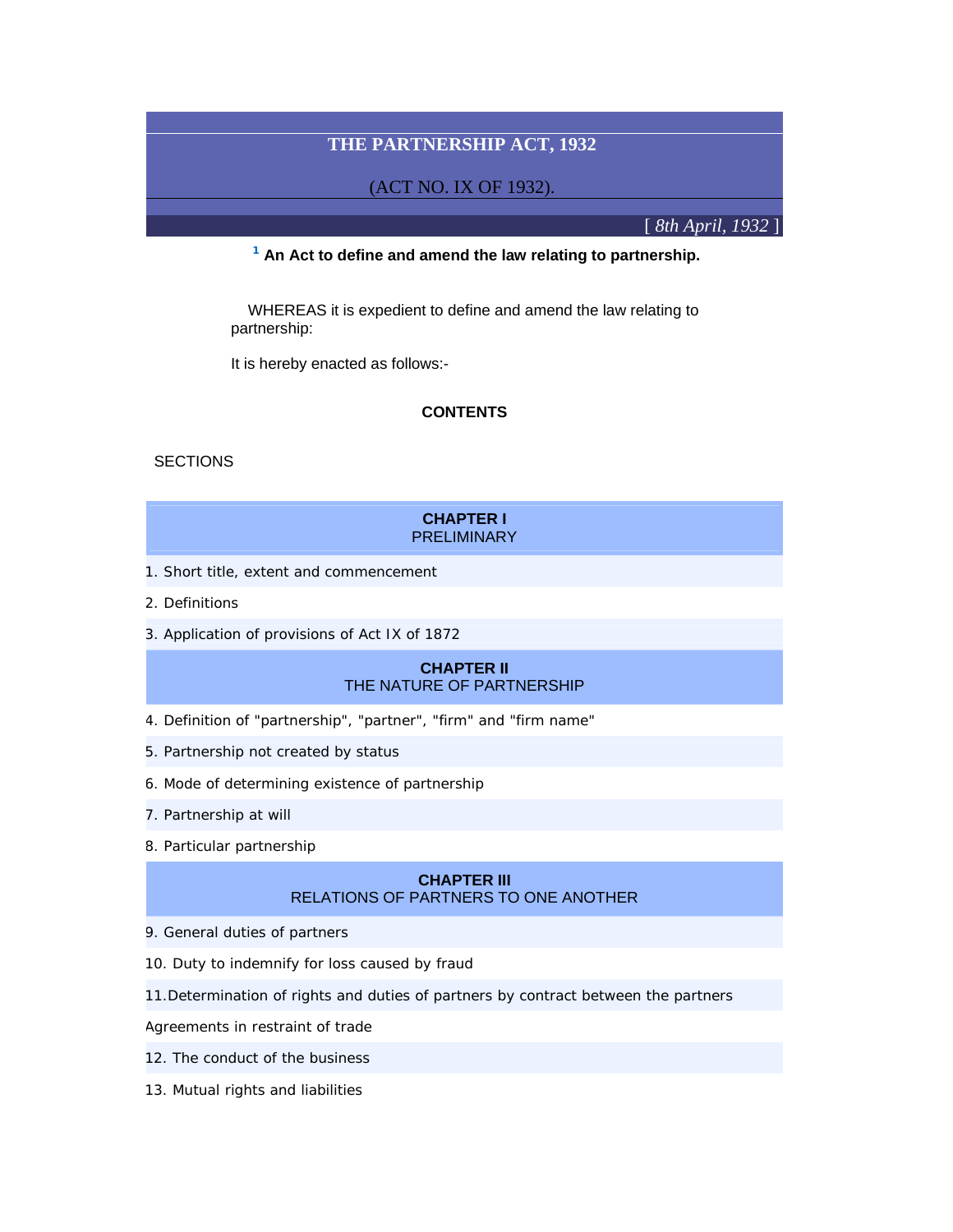- 14. The property of the firm
- 15. Application of the property of the firm
- 16. Personal profits earned by partners
- 17. Rights and duties of partners after a change in the firm,

after the expiry of the term of the firm, and

where additional undertakings are carried out

## **CHAPTER IV** RELATIONS OF PARTNERS TO THIRD PARTIES

- 18. Partner to be agent of the firm
- 19. Implied authority of partner as agent of the firm
- 20. Extension and restriction of partner's implied authority
- 21. Partner's authority in an emergency
- 22. Mode of doing act to bind firm
- 23. Effect of admissions by a partner
- 24. Effect of notice to acting partner
- 25. Liability of a partner for acts of the firm
- 26. Liability of the firm for wrongful acts of a partner
- 27. Liability of firm for misapplication by partners
- 28. Holding out
- 29. Rights of transferee of a partner's interest
- 30. Minors admitted to the benefits of partnership

### **CHAPTER V** INCOMING AND OUTGOING PARTNERS

- 31. Introduction of a partner
- 32. Retirement of a partner
- 33. Expulsion of a partner
- 34. Insolvency of a partner
- 35. Liability of estate of deceased partner
- 36. Rights of outgoing partner to carry on competing business
- Agreements in restraint of trade
- 37. Right of outgoing partner in certain cases to share subsequent profits
- 38. Revocation of continuing guarantee by change in firm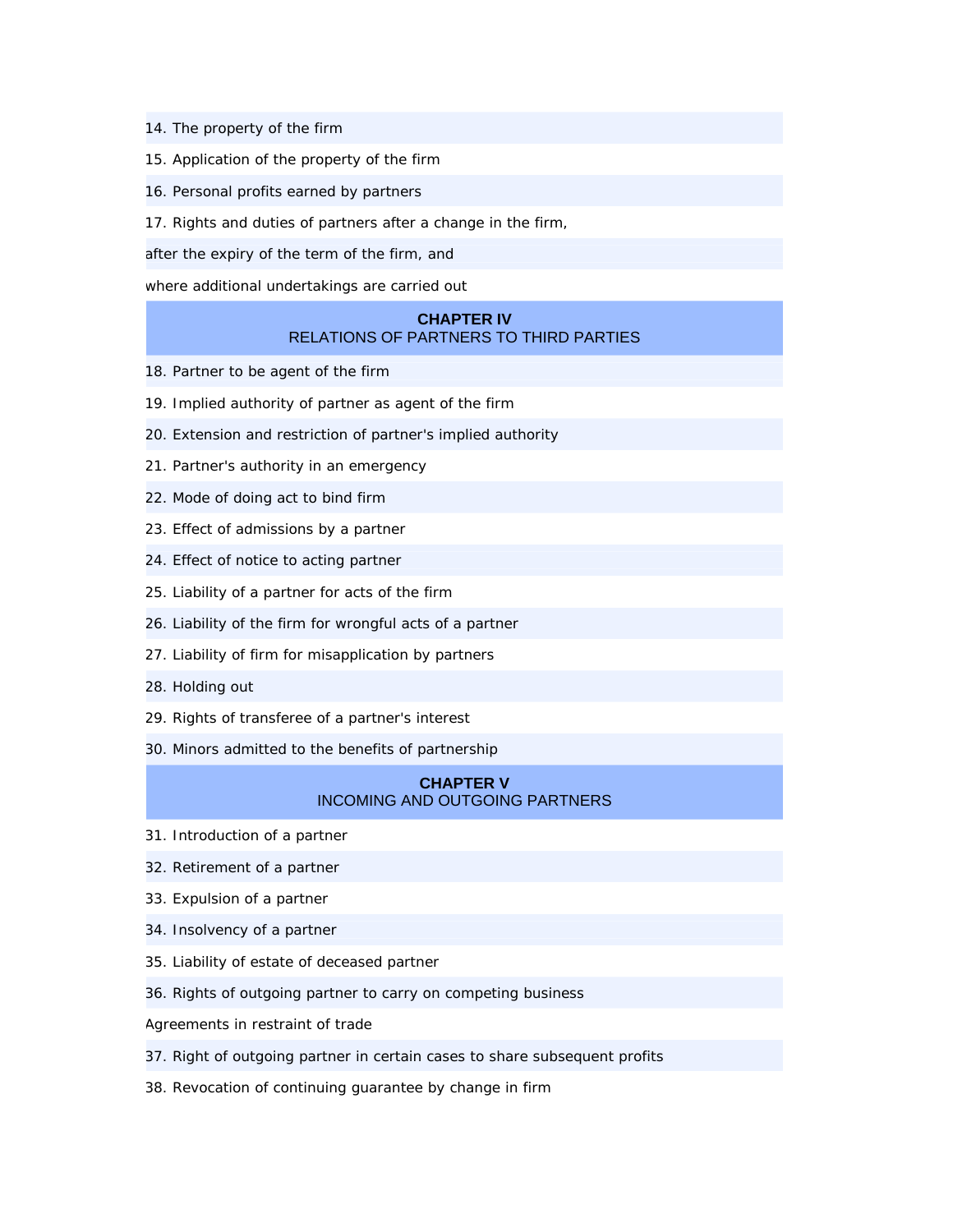#### **CHAPTER VI** DISSOLUTION OF A FIRM

- 39. Dissolution of a firm
- 40. Dissolution by agreement
- 41. Compulsory dissolution
- 42. Dissolution on the happening of certain contingencies
- 43. Dissolution by notice of partnership at will
- 44. Dissolution by the Court
- 45. Liability for acts of partners done after dissolution
- 46. Right of partners to have business wound up after dissolution
- 47. Continuing authority of partners for purposes of winding up
- 48. Mode of settlement of accounts between partners
- 49. Payment of firm debts and of separate debts
- 50. Personal profits earned after dissolution
- 51. Return of premium on premature dissolution
- 52. Rights where partnership contract is rescinded for fraud or misrepresentation
- 53. Rights to restrain from use of firm name or firm property
- 54. Agreements in restraint of trade
- 55. Sale of goodwill after dissolution

Rights of buyer and seller of goodwill

#### Agreements in restraint of trade

#### **CHAPTER VII** REGISTRATION OF FIRMS

- 56. [Omitted]
- 57. Appointment of Registrars
- 58. Application for registration
- 59. Registration
- 60. Recording or alterations in firm name and principal place of business
- 61. Noting of closing and opening of branches
- 62. Noting of changes in names and addresses of partners
- 63. Recording of changes in and dissolution of a firm

Recording of withdrawal of a minor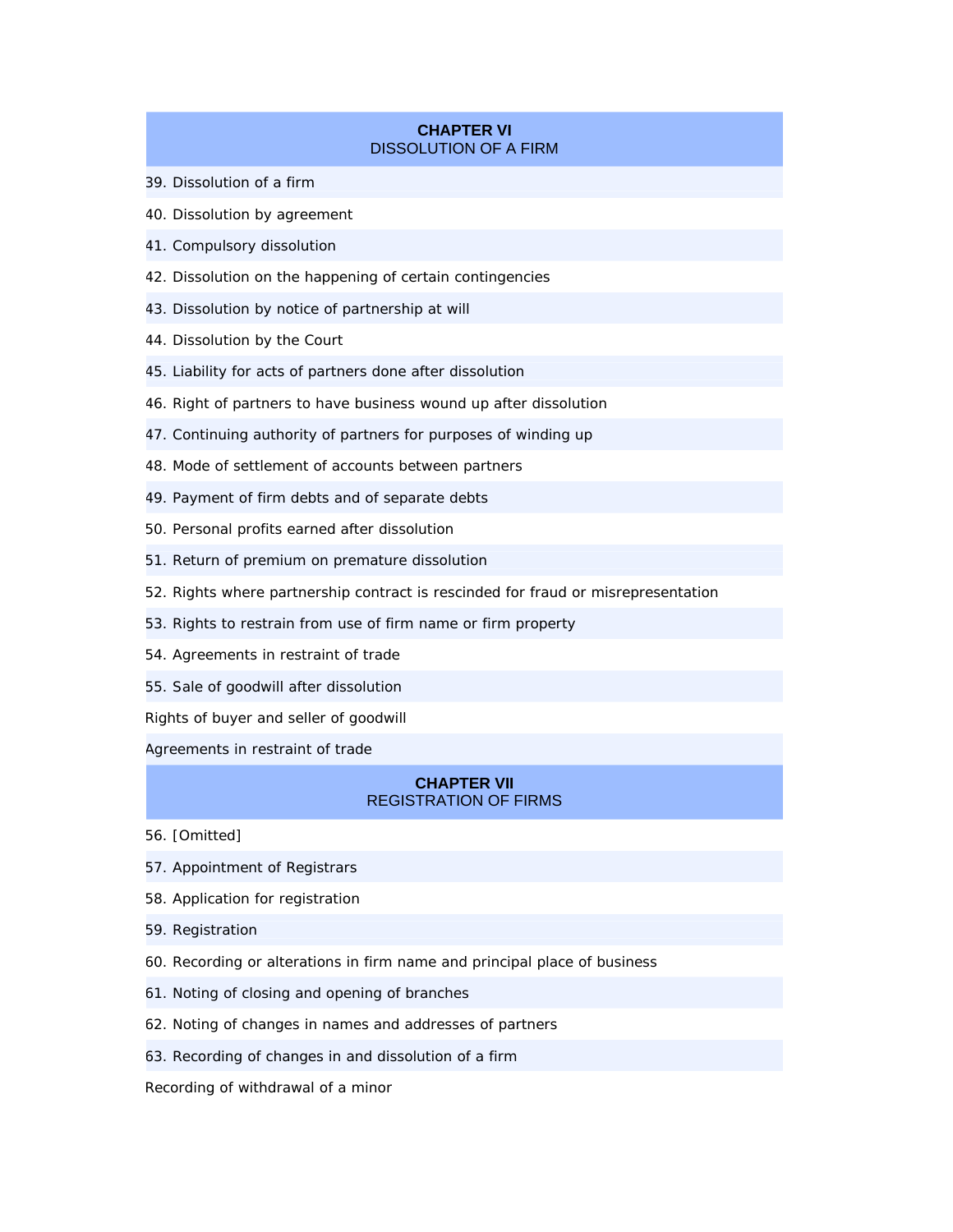- 64. Rectification of mistakes
- 65. Amendment of Register by order of Court
- 66. Inspection of Register and filed documents
- 67. Grant of copies
- 68. Rules of evidence
- 69. Effect of non-registration
- 70. Penalty for furnishing false particulars
- 71. Power to make rules

## **CHAPTER VIII** SUPPLEMENTAL

- 72. Mode of giving public notice
- 73. [Repealed]
- 74. Savings

**[SCHEDULE](http://www.bdlaws.gov.bd/pdf/157___Schedule.pdf)** 

Copyright<sup>®</sup> 2008, Ministry of Law, Justice and Parliamentary Affairs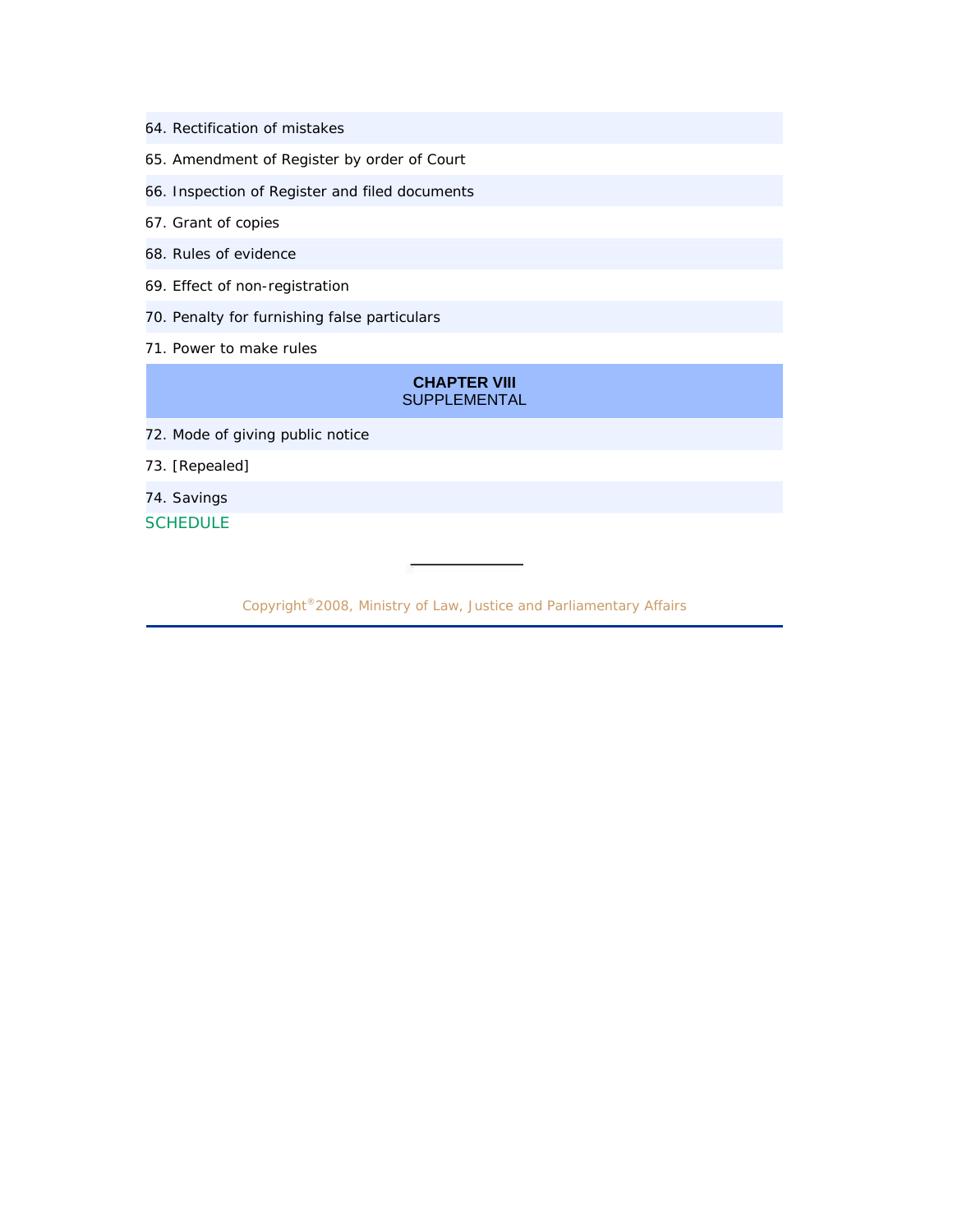# THE PARTNERSHIP ACT, 1932

(ACT NO. IX OF 1932).

 $\overline{\phantom{a}}$ 

[8th April, 1932]

[1](http://www.bdlaws.gov.bd/print_sections.php?id=157§ions_id=10000000) An Act to define and amend the law relating to partnership.

 WHEREAS it is expedient to define and amend the law relating to partnership:

It is hereby enacted as follows:-

# CHAPTER I

# PRELIMINARY

| Short title, extent<br>and | 1. (1) This Act may be called the Partnership Act, 1932.                                                                                            |
|----------------------------|-----------------------------------------------------------------------------------------------------------------------------------------------------|
| commencement               | (2) It extends to the whole of Bangladesh.                                                                                                          |
|                            | (3) It shall come into force on the 1st day of October, 1932,<br>except section 69, which shall come into force on the 1st<br>day of October, 1933. |

| Definitions | 2. In this Act, unless there is anything repugnant in the<br>subject or context,-                                                                                                  |
|-------------|------------------------------------------------------------------------------------------------------------------------------------------------------------------------------------|
|             | (a) an "act of a firm" means any act or omission by all the<br>partners, or by any partner or agent of the firm which gives<br>rise to a right enforceable by or against the firm; |
|             | (b) "business" includes every trade, occupation and<br>profession;                                                                                                                 |
|             | (c) "prescribed" means prescribed by rules made under this                                                                                                                         |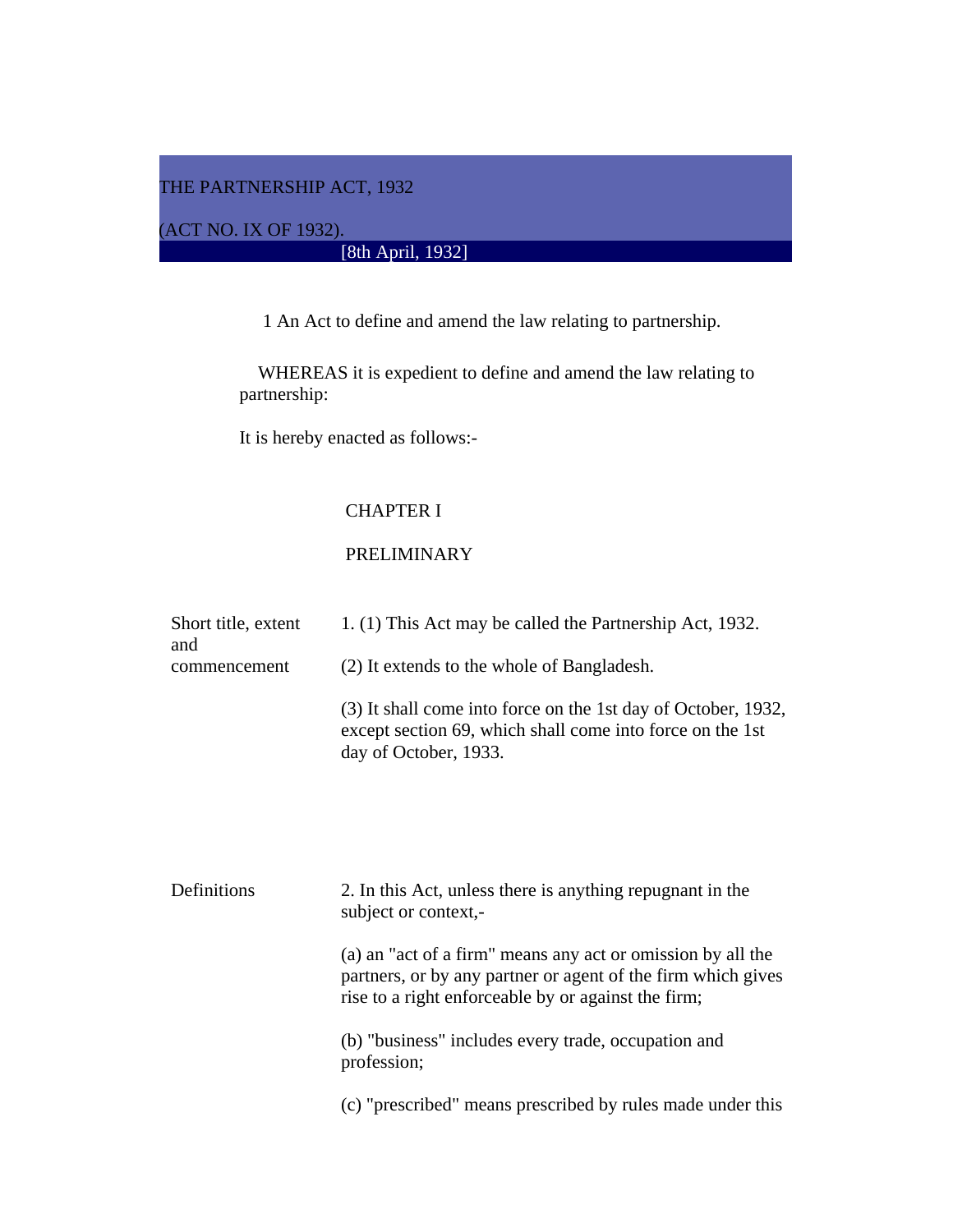Act;

(d) "third party" used in relation to a firm or to a partner therein means any person who is not a partner in the firm; and

(e) expressions used but not defined in this Act and defined in th[e Contract Act,](http://www.bdlaws.gov.bd/pdf_part.php?id=26) 1872, shall have the meanings assigned to them in that Act.

| Application of    | 3. The unrepealed provisions of the Contract Act, 1872,   |
|-------------------|-----------------------------------------------------------|
| provisions of Act | save in so far as they are inconsistent with the express  |
| IX of 1872        | provisions of this Act, shall continue to apply to firms. |

# CHAPTER II

## THE NATURE OF PARTNERSHIP

| Definition of<br>"partnership",<br>"partner", "firm"<br>and "firm name" | 4. "Partnership" is the relation between persons who have<br>agreed to share the profits of a business carried on by all or<br>any of them acting for all.                                                         |
|-------------------------------------------------------------------------|--------------------------------------------------------------------------------------------------------------------------------------------------------------------------------------------------------------------|
|                                                                         | Persons who have entered into partnership with one another<br>are called individually "partners" and collectively "a firm",<br>and the name under which their business is carried on is<br>called the "firm name". |
|                                                                         |                                                                                                                                                                                                                    |
| Partnership not<br>created by status                                    | 5. The relation of partnership arises from contract and not<br>from status;                                                                                                                                        |
|                                                                         | and, in particular, the members of a Hindu undivided family<br>carrying on a family business as such, or a Burmese                                                                                                 |

Buddhist husband and wife carrying on business as such are not partners in such business.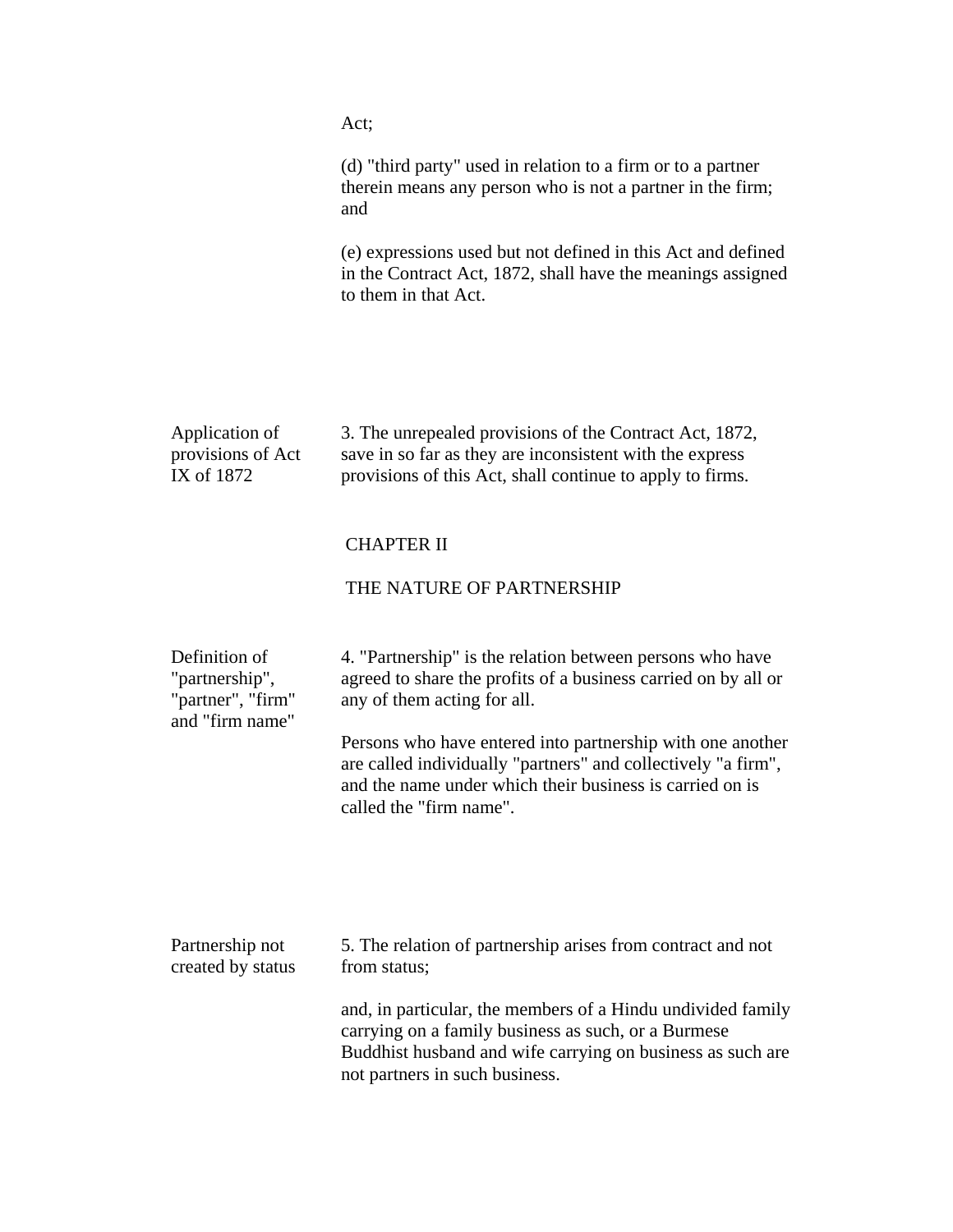| Mode of<br>determining<br>existence of<br>partnership | 6. In determining whether a group of persons is or is not a<br>firm, or whether a person is or is not a partner in a firm,<br>regard shall be had to the real relation between the parties,<br>as shown by all relevant facts taken together.                                         |
|-------------------------------------------------------|---------------------------------------------------------------------------------------------------------------------------------------------------------------------------------------------------------------------------------------------------------------------------------------|
|                                                       | Explanation 1. The sharing of profits or of gross returns<br>arising from property by persons holding a joint or common<br>interest in that property does not of itself make such persons<br>partners.                                                                                |
|                                                       | Explanation 2. The receipt by a person of a share of the<br>profits of a business, or of a payment contingent upon the<br>earning of profits or varying with the profits earned by a<br>business, does not of itself make him a partner with the<br>persons carrying on the business; |
|                                                       | and, in particular, the receipt of such share or payment-                                                                                                                                                                                                                             |
|                                                       | (a) by a lender of none to persons engaged or about to<br>engage in any business,                                                                                                                                                                                                     |
|                                                       | (b) by a servant or agent as remuneration,                                                                                                                                                                                                                                            |
|                                                       | (c) by the widow or child of a deceased partner, as annuity,<br>or                                                                                                                                                                                                                    |
|                                                       | (d) by a previous owner or part owner of the business, as<br>consideration for the sale of the goodwill or share thereof,                                                                                                                                                             |
|                                                       | does not or itself make the receiver a partner with the<br>persons carrying on the business.                                                                                                                                                                                          |
|                                                       |                                                                                                                                                                                                                                                                                       |
| Partnership at will                                   | 7. Where no provision is made by contact between the<br>partners for the duration of their partnership, or for the<br>determination of their partnership, the partnership is<br>"partnership at will".                                                                                |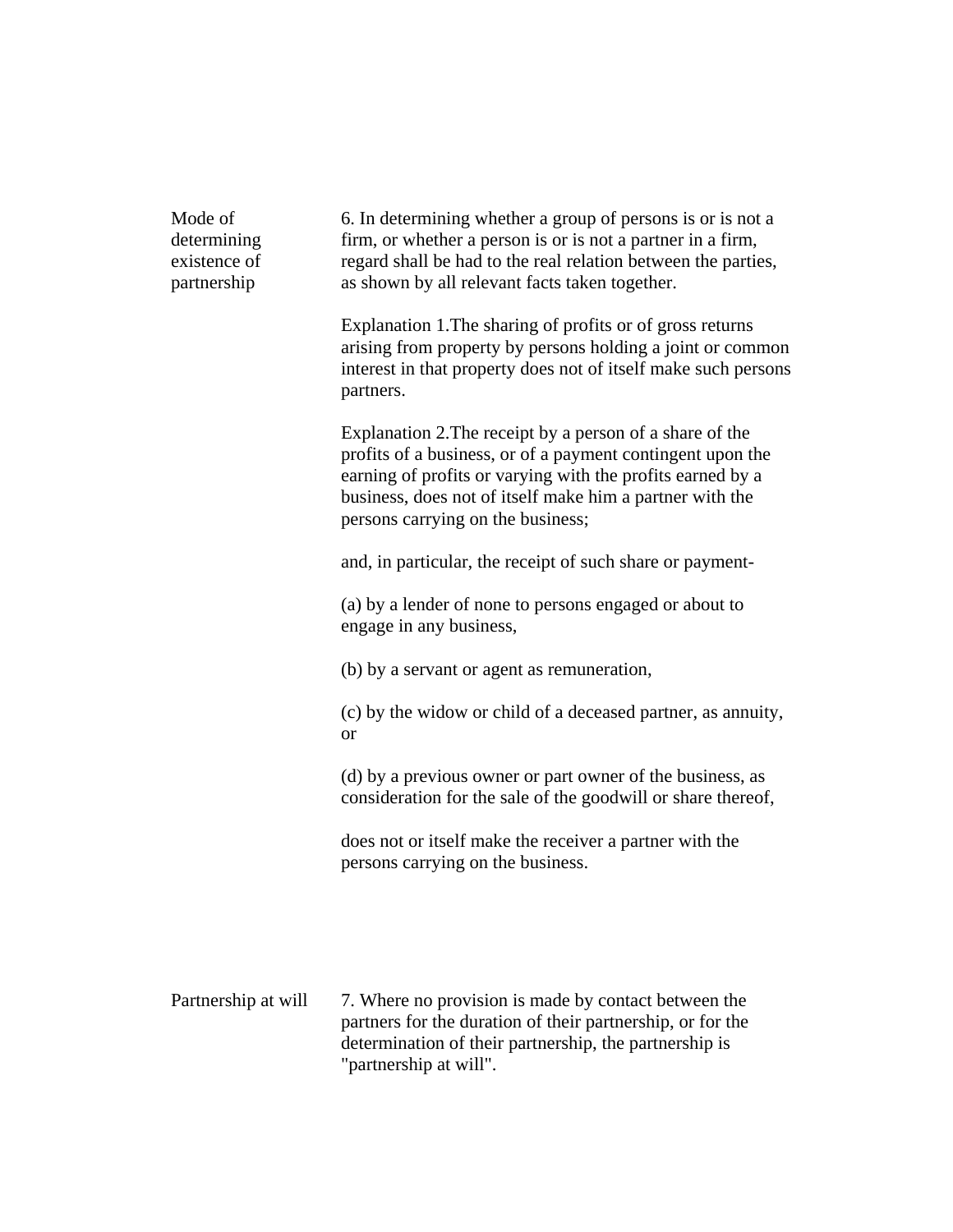| Particular<br>partnership                        | 8. A person may become a partner with another person in<br>particular adventures or undertakings.                                                                                                                                                                              |
|--------------------------------------------------|--------------------------------------------------------------------------------------------------------------------------------------------------------------------------------------------------------------------------------------------------------------------------------|
|                                                  | <b>CHAPTER III</b>                                                                                                                                                                                                                                                             |
|                                                  | <b>RELATIONS OF PARTNERS TO ONE ANOTHER</b>                                                                                                                                                                                                                                    |
| General duties of<br>partners                    | 9. Partners are bound to carry on the business of the firm to<br>the greatest common advantage, to the just and faithful to<br>each other, and to render true accounts and full information<br>of all things affecting the firm to any partner or his legal<br>representative. |
| Duty to indemnify<br>for loss caused by<br>fraud | 10. Every partner shall indemnify the firm for any loss<br>caused to it by his fraud in the conduct of the business of<br>the firm.                                                                                                                                            |

 Determination of rights and duties of partners by contract between the partners 11. (1) Subject to the provisions of this Act, the mutual rights and duties of the partners of a firm may be determined by contract between the partners, and such contract may be express or may be implied by a course of dealing.

> Such contract may be varied by consent of all the partners, and such consent may be express or may be implied by a course of dealing.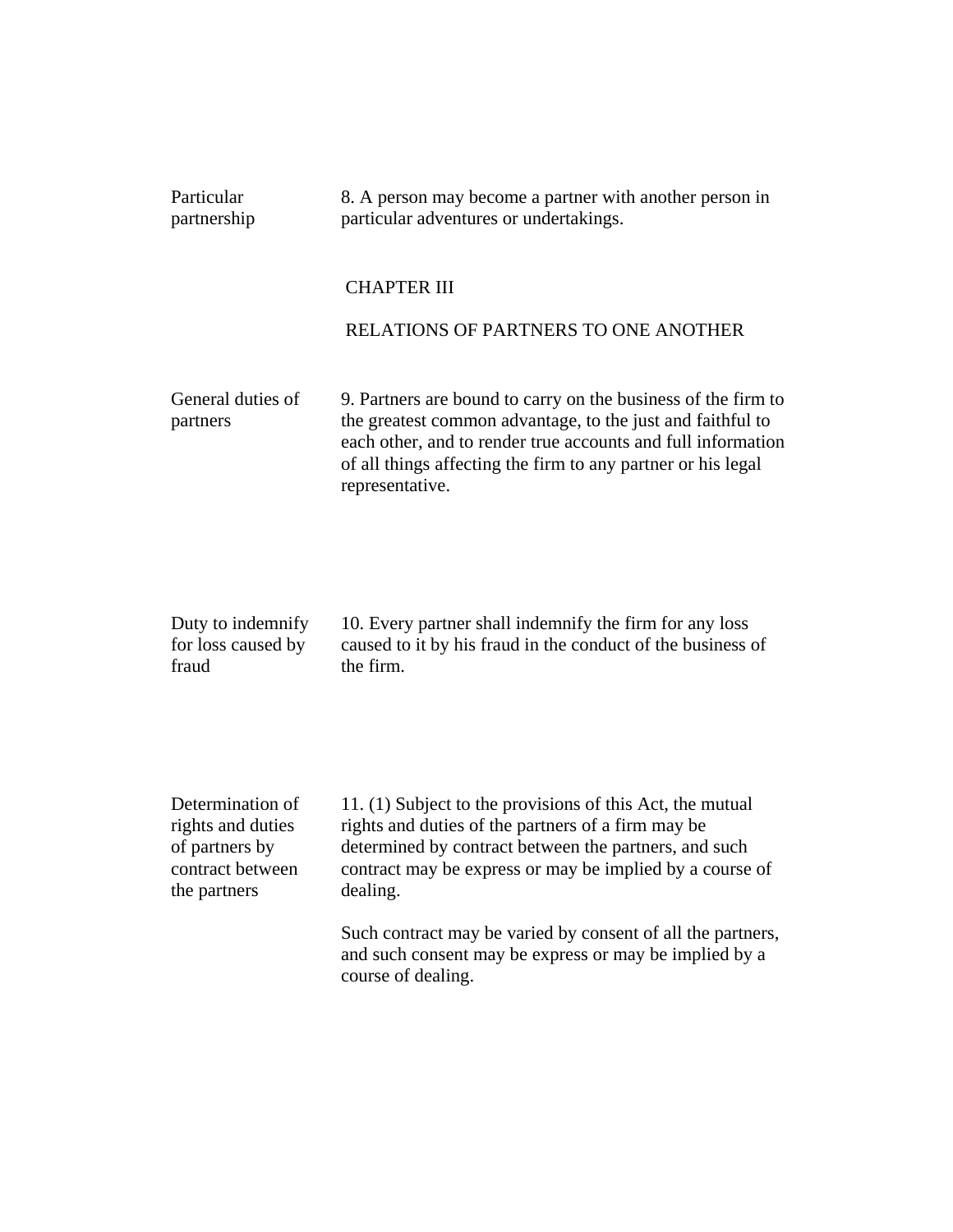| Agreements in<br>restraint of trade | (2) Notwithstanding anything contained in section 27 of the<br>Contract Act, 1872, such contracts may provide that a<br>partner shall not carry on any business other than that of the<br>firm while he is a partner.                                                                                                                       |
|-------------------------------------|---------------------------------------------------------------------------------------------------------------------------------------------------------------------------------------------------------------------------------------------------------------------------------------------------------------------------------------------|
| The conduct of<br>the business      | 12. Subject to contract between the partners-                                                                                                                                                                                                                                                                                               |
|                                     | (a) every partner has a right to take part in the conduct of<br>the business;                                                                                                                                                                                                                                                               |
|                                     | (b) every partner is bound to attend diligently to his duties<br>in the conduct of the business;                                                                                                                                                                                                                                            |
|                                     | (c) any difference arising as to ordinary matters connected<br>with the business may be decided by a majority of the<br>partners, and every partner shall have the right to express<br>his opinion before the matter is decided, but no change may<br>be made in the nature of the business without the consent of<br>all the partners; and |
|                                     | (d) every partner has a right to have access to and to inspect<br>and copy any of the books of the firm.                                                                                                                                                                                                                                    |
| Mutual rights and<br>liabilities    | 13. Subject to contract between the partners-                                                                                                                                                                                                                                                                                               |
|                                     | (a) a partner is not entitled to receive remuneration for<br>taking part in the conduct of the business;                                                                                                                                                                                                                                    |
|                                     | (b) the partners are entitled to share equally in the profits<br>earned, and shall contribute equally to the losses sustained<br>by the firm;                                                                                                                                                                                               |
|                                     | (c) where a partner is entitled to interest on the capital<br>subscribed by him such interest shall be payable only out of<br>profits;                                                                                                                                                                                                      |
|                                     | (d) a partner making, for the purposes of the business, any<br>payment or advance beyond the amount of capital he has                                                                                                                                                                                                                       |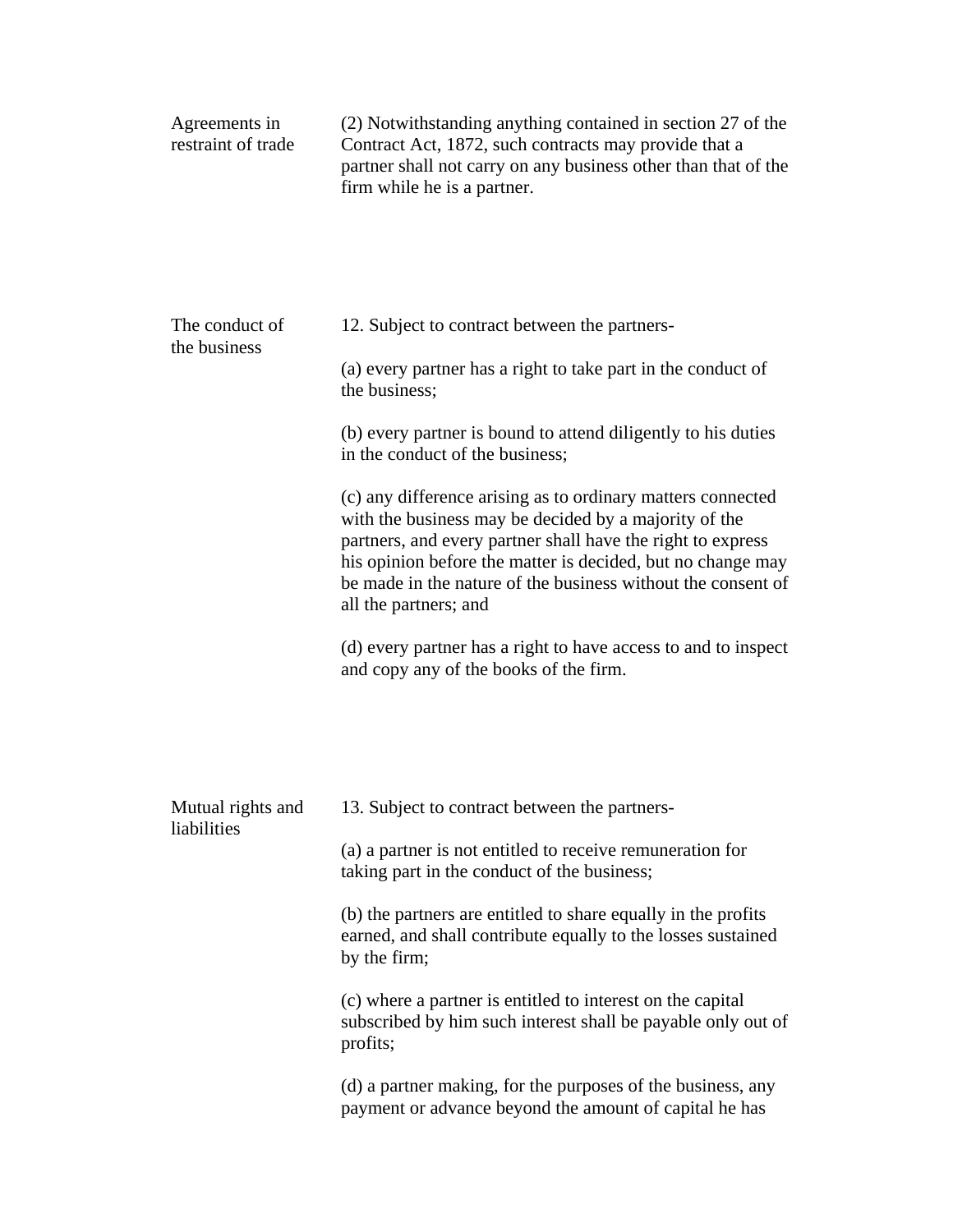|                             | agreed to subscribe, is entitled to interest thereon at the rate<br>of six percent, per annum;                                                                                                                                                                                                                                                                                |
|-----------------------------|-------------------------------------------------------------------------------------------------------------------------------------------------------------------------------------------------------------------------------------------------------------------------------------------------------------------------------------------------------------------------------|
|                             | (e) the firm shall indemnify a partner in respect of payments<br>made and liabilities incurred by him-                                                                                                                                                                                                                                                                        |
|                             | (i) in the ordinary and proper conduct of the business, and                                                                                                                                                                                                                                                                                                                   |
|                             | (ii) in doing such act, in an emergency, for the purpose of<br>protecting the firm from loss, as would be done by a person<br>of ordinary prudence, in his own case, under similar<br>circumstances; and                                                                                                                                                                      |
|                             | (f) a partner shall indemnify the firm for any loss caused to<br>it by his wilful neglect in the conduct of the business of the<br>firm.                                                                                                                                                                                                                                      |
|                             |                                                                                                                                                                                                                                                                                                                                                                               |
|                             |                                                                                                                                                                                                                                                                                                                                                                               |
| The property of<br>the firm | 14. Subject to contract between the partners, the property of<br>the firm includes all property and rights and interests in<br>property originally brought into the stock of the firm, or<br>acquired, by purchase or otherwise, by or for the firm, or for<br>the purposes and in the course of the business of the firm,<br>and includes also the goodwill of the business. |
|                             | Unless the contrary intention appears, property and rights<br>and interests in property acquired with money belonging to<br>the firm are deemed to have been acquired for the firm.                                                                                                                                                                                           |
|                             |                                                                                                                                                                                                                                                                                                                                                                               |
| Application of the          | 15. Subject to contract between the partners, the property of                                                                                                                                                                                                                                                                                                                 |
| property of the<br>firm     | the firm shall be held and used by the partners exclusively<br>for the purposes of the business.                                                                                                                                                                                                                                                                              |
|                             |                                                                                                                                                                                                                                                                                                                                                                               |
| Personal profits            | 16. Subject to contract between the partners,-                                                                                                                                                                                                                                                                                                                                |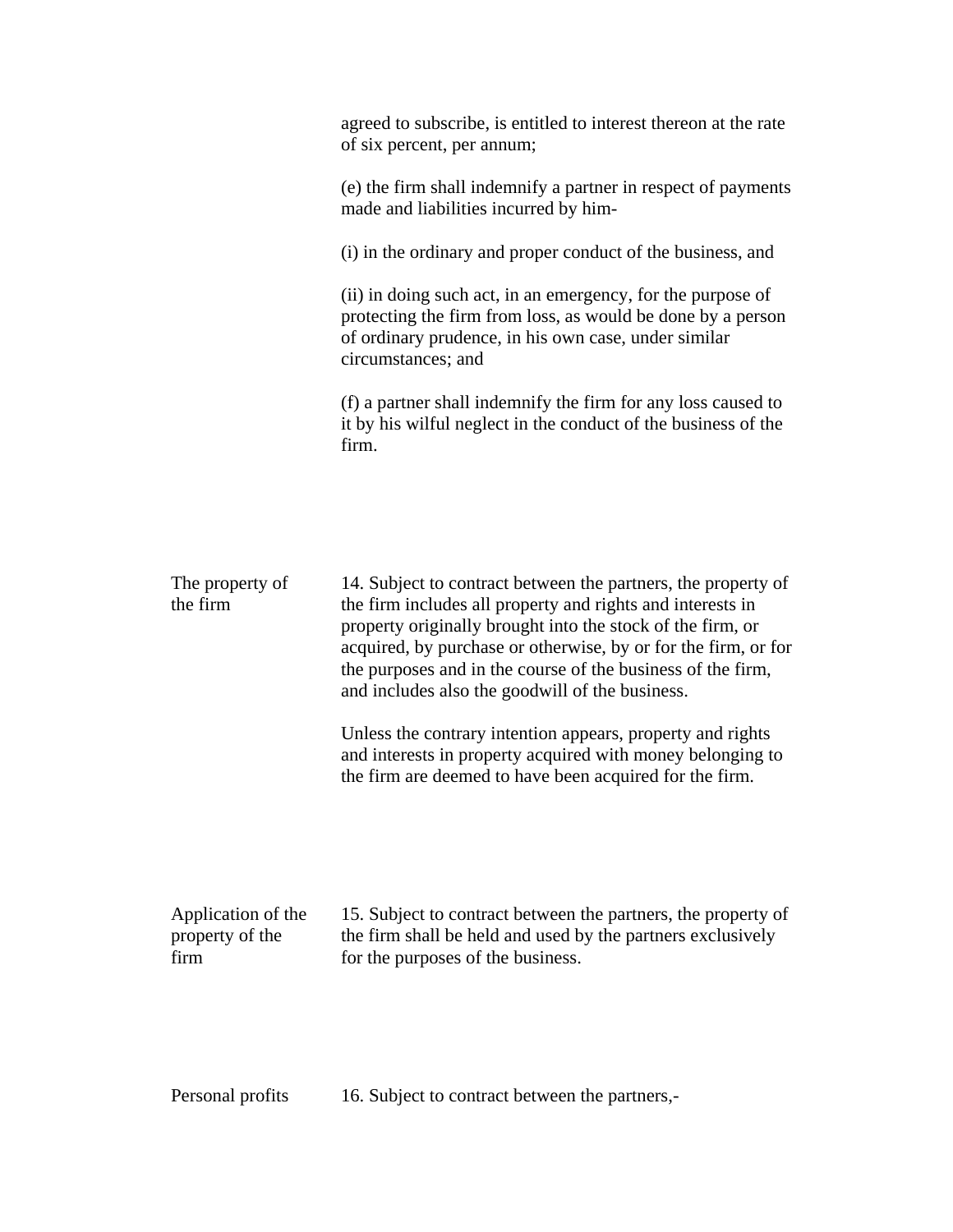| earned by partners                                                 | (a) if a partner derives any profit for himself from any<br>transaction of the firm, or from the use of the property or<br>business connection of the firm or the firm name, he shall<br>account for that profit and pay it to the firm;<br>(b) if a partner carries on any business of the same nature as<br>and competing with that of the firm, he shall account for<br>and pay to the firm all profits made by him in that business. |
|--------------------------------------------------------------------|------------------------------------------------------------------------------------------------------------------------------------------------------------------------------------------------------------------------------------------------------------------------------------------------------------------------------------------------------------------------------------------------------------------------------------------|
| Rights and duties<br>of partners after a<br>change in the<br>firm, | 17. Subject to contract between the partners,-<br>(a) where a change occurs in the constitution of a firm, the<br>mutual rights and duties of the partners in the reconstituted<br>firm remain the same as they were immediately before the<br>change, as far as may be;                                                                                                                                                                 |
| after the expiry of<br>the term of the<br>firm, and                | (b) where a firm constituted for a fixed term continues to<br>carry on business after the expiry of that term, the mutual<br>rights and duties of the partners remain the same as they<br>were before the expiry, so far as they may be consistent<br>with the incidents of partnership at will; and                                                                                                                                     |
| where additional<br>undertakings are<br>carried out                | (c) where a firm constituted to carry out one or more<br>adventures or undertakings carries out other adventures or<br>undertakings, the mutual rights and duties of the partners in<br>respect of the other adventure or undertakings are the same<br>as those in respect of the original adventures or<br>undertakings.                                                                                                                |
|                                                                    |                                                                                                                                                                                                                                                                                                                                                                                                                                          |

CHAPTER IV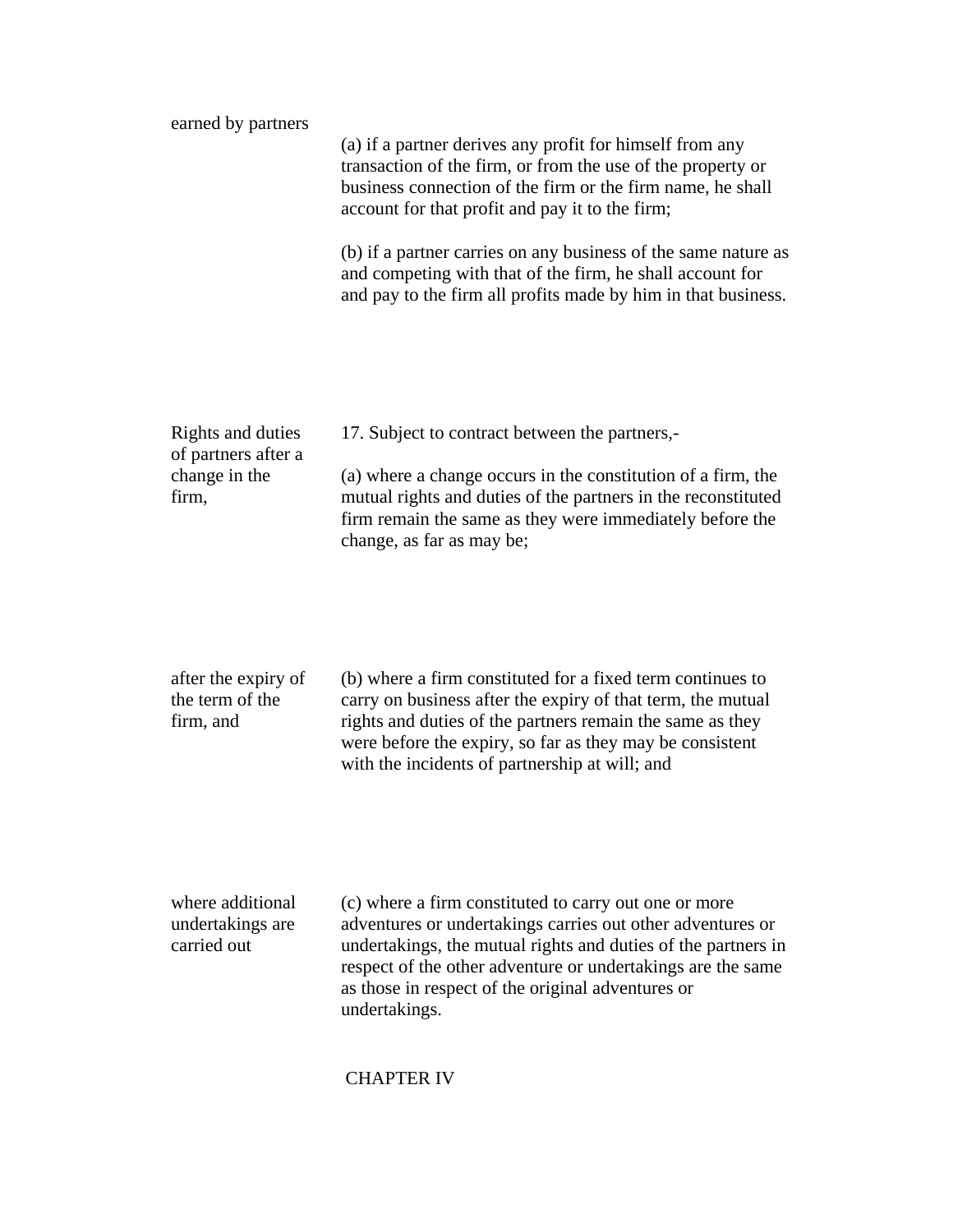# RELATIONS OF PARTNERS TO THIRD PARTIES

| Partner to be<br>agent of the firm                      | 18. Subject to the provision of this Act, a partner is the<br>agent of the firm for the purposes of the business of the<br>firm.                                                   |
|---------------------------------------------------------|------------------------------------------------------------------------------------------------------------------------------------------------------------------------------------|
| Implied authority<br>of partner as agent<br>of the firm | 19. (1) Subject to the provisions of section 22, the act of a<br>partner which is done to carry on, in the usual way, business<br>of the kind carried by the firm, binds the firm. |
|                                                         | The authority of a partner to bind the firm conferred by this<br>section is called his "implied authority".                                                                        |
|                                                         | (2) In the absence of any usage or custom of trade to the<br>contrary, the implied authority of a partner does not<br>empower him to-                                              |
|                                                         | (a) submit a dispute relating to the business of the firm to<br>arbitration,                                                                                                       |
|                                                         | (b) open a banking account on behalf of the firm in his own<br>name,                                                                                                               |
|                                                         | (c) compromise or relinquish any claim or portion of a<br>claim by the firm,                                                                                                       |
|                                                         | (d) withdraw a suit or proceeding filed on behalf of the<br>firm,                                                                                                                  |
|                                                         | (e) admit any liability in a suit or proceeding against the<br>firm,                                                                                                               |
|                                                         | (f) acquire immovable property on behalf of the firm,                                                                                                                              |
|                                                         | (g) transfer immovable property belonging to the firm, or                                                                                                                          |
|                                                         | (h) enter into partnership on behalf of the firm.                                                                                                                                  |
|                                                         |                                                                                                                                                                                    |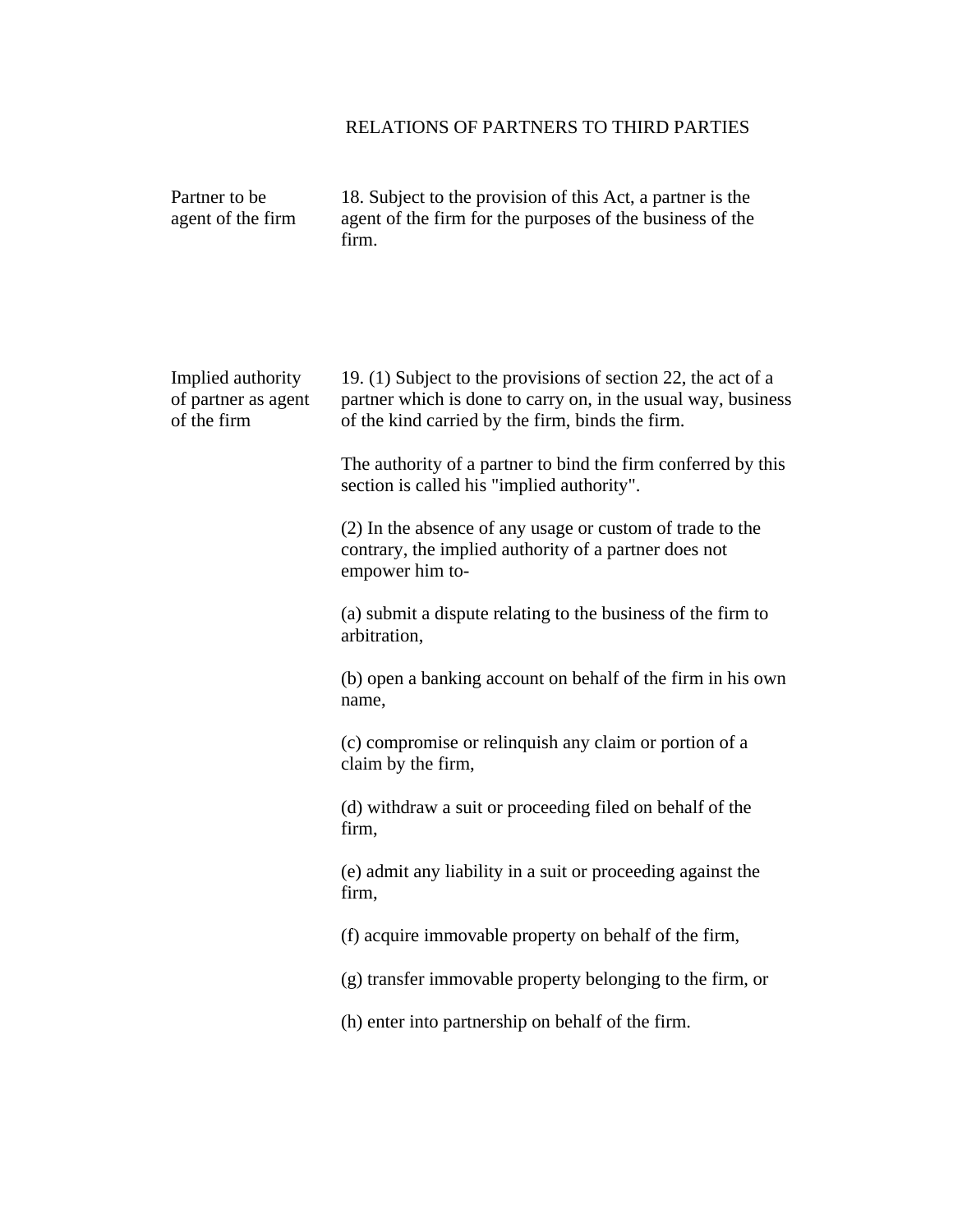| <b>Extension</b> and<br>restriction of<br>partner's implied<br>authority | 20. The partners in a firm may, by contract between the<br>partners, extend or restrict the implied authority of any<br>partner.<br>Notwithstanding any such restriction, any act done by a<br>partner on behalf of the firm which falls within his implied<br>authority binds the firm, unless the person with whom he is<br>dealing knows of the restriction or does not know or believe |
|--------------------------------------------------------------------------|--------------------------------------------------------------------------------------------------------------------------------------------------------------------------------------------------------------------------------------------------------------------------------------------------------------------------------------------------------------------------------------------|
|                                                                          | that partner to be a partner.                                                                                                                                                                                                                                                                                                                                                              |
| Partner's authority<br>in an emergency                                   | 21. A partner has authority, in an emergency, to do all such<br>acts for the purpose of protecting the firm from loss as<br>would be done by a person of ordinary prudence, in his own<br>case, acting under similar circumstances, and such acts bind<br>the firm.                                                                                                                        |
| Mode of doing act<br>to bind firm                                        | 22. In order to bind a firm, an act or instrument done or<br>executed by a partner or other person on behalf of the firm<br>shall be done or executed in the firm name, or in any other<br>manner expressing or implying an intention to bind the<br>firm.                                                                                                                                 |
| Effect of<br>admissions by a<br>partner                                  | 23. An admission or representation made by a partner<br>concerning the affairs of the firm is evidence against the<br>firm, if it is made in the ordinary course of business.                                                                                                                                                                                                              |

Effect of notice to 24. Notice to a partner who habitually acts in the business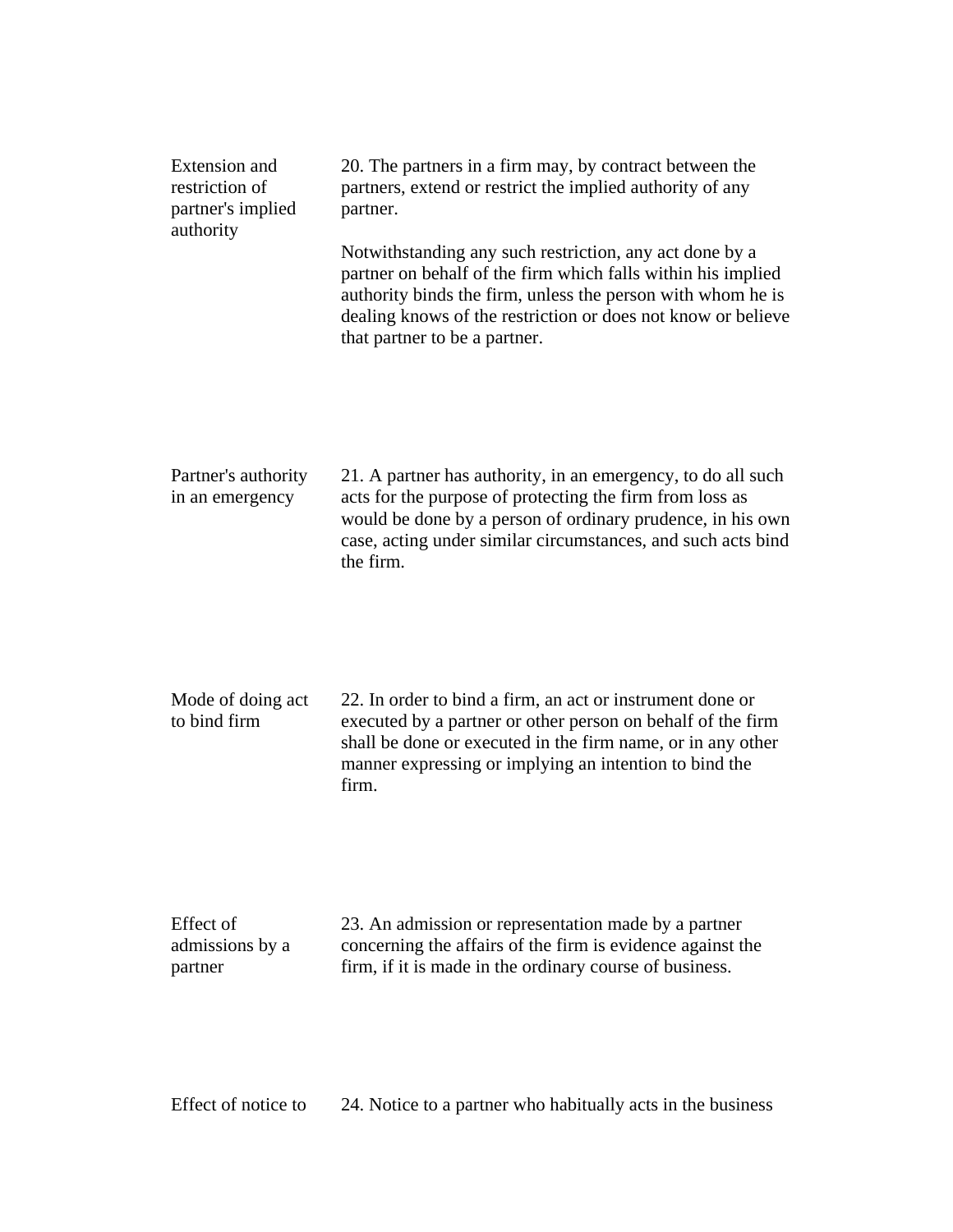| acting partner                                             | of the firm of any matter relating to the affairs of the firm<br>operates as notice to the firm, except in the case of a fraud<br>on the firm committed by or with the consent of that<br>partner.                                                                                                          |
|------------------------------------------------------------|-------------------------------------------------------------------------------------------------------------------------------------------------------------------------------------------------------------------------------------------------------------------------------------------------------------|
| Liability of a<br>partner for acts of<br>the firm          | 25. Every partner is liable, jointly with all the other partners<br>and also severally, for all acts of the firm done while he is a<br>partner.                                                                                                                                                             |
| Liability of the<br>firm for wrongful<br>acts of a partner | 26. Where, by the wrongful act or omission of a partner<br>acting in the ordinary course of the business of a firm, or<br>with the authority of his partners, loss or injury is caused to<br>any third party, or any penalty is incurred, the firm is liable<br>therefor to the same extent as the partner. |
| Liability of firm                                          | 27. Where-                                                                                                                                                                                                                                                                                                  |
| for misapplication<br>by partners                          | (a) a partner acting within his apparent authority receives<br>money or property from a third party and misapplies it, or                                                                                                                                                                                   |
|                                                            | (b) a firm in the course of its business receives money or<br>property from a third party, and the money or property is<br>misapplied by any of the partners while it is in the custody<br>of the firm,                                                                                                     |
|                                                            | the firm is liable to make good the loss.                                                                                                                                                                                                                                                                   |
|                                                            |                                                                                                                                                                                                                                                                                                             |
| Holding out                                                | 28.(1) Anyone who by words spoken or written or by<br>conduct represents himself, or knowingly permits himself to                                                                                                                                                                                           |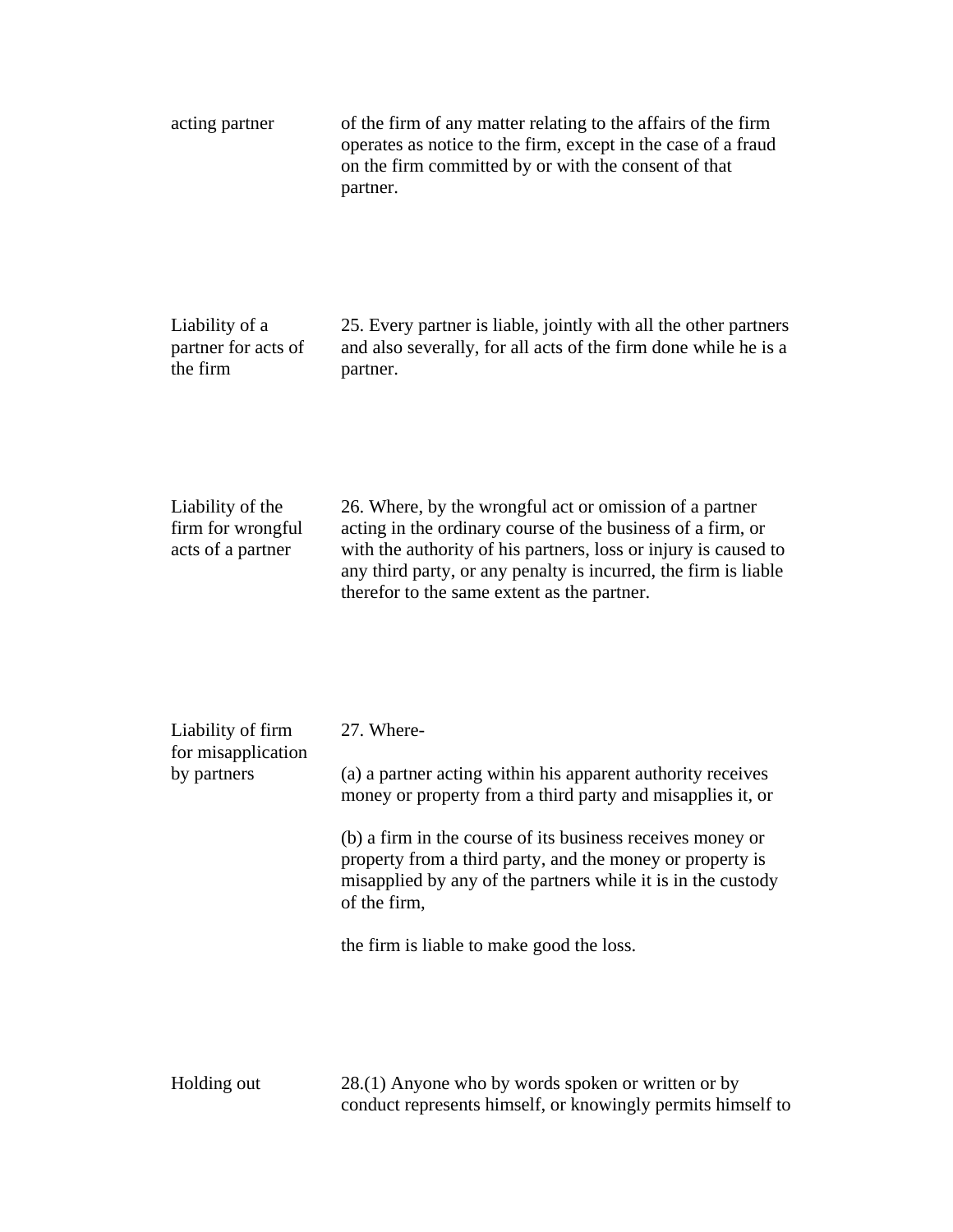be represented, to be a partner in a firm, is liable as a partner in that firm to anyone who has on the faith of any such representation given credit to the firm, whether the person representing himself or represented to be a partner does or does not know that the representation has reached the person so giving credit.

(2) Where after a partner's death the business is continued in the old firm name, the continued use of that name or of the deceased partner's name as a part thereof shall not of itself make his legal representative or his estate liable for any act of the firm done after his death.

| Rights of<br>transferee of a<br>partner's interest   | 29. $(1)$ A transfer by a partner of his interest in the firm<br>either absolute or by mortgage, or by the creation by him of<br>a charge on such interest, does not entitle the transferee,<br>during the continuance of the firm, to interfere in the<br>conduct of the business, or to require accounts, or to inspect<br>the books of the firm, but entitles the transferee only to<br>receive the share of profits of the transferring partner, and<br>the transferee shall accept the account of profits agreed to<br>by the partners.<br>(2) If the firm is dissolved or if the transferring partner<br>ceases to be a partner, the transferee is entitled as against<br>the remaining partners to receive the share of the assets of<br>the firm to which the transferring partner is entitled, and, for<br>the purpose of ascertaining that share, to an account as from<br>the date of the dissolution. |
|------------------------------------------------------|-------------------------------------------------------------------------------------------------------------------------------------------------------------------------------------------------------------------------------------------------------------------------------------------------------------------------------------------------------------------------------------------------------------------------------------------------------------------------------------------------------------------------------------------------------------------------------------------------------------------------------------------------------------------------------------------------------------------------------------------------------------------------------------------------------------------------------------------------------------------------------------------------------------------|
| Minors admitted<br>to the benefits of<br>partnership | 30. (1) A person who is a minor according to the law to<br>which he is subject may not be a partner in a firm, but, with<br>the consent of all the partners for the time being, he may be<br>admitted to the benefits of partnership.<br>(2) Such minor has a right to such share of the property and<br>of the profits of the firm as may be agreed upon, and he<br>may have access to and inspect and copy any of the                                                                                                                                                                                                                                                                                                                                                                                                                                                                                           |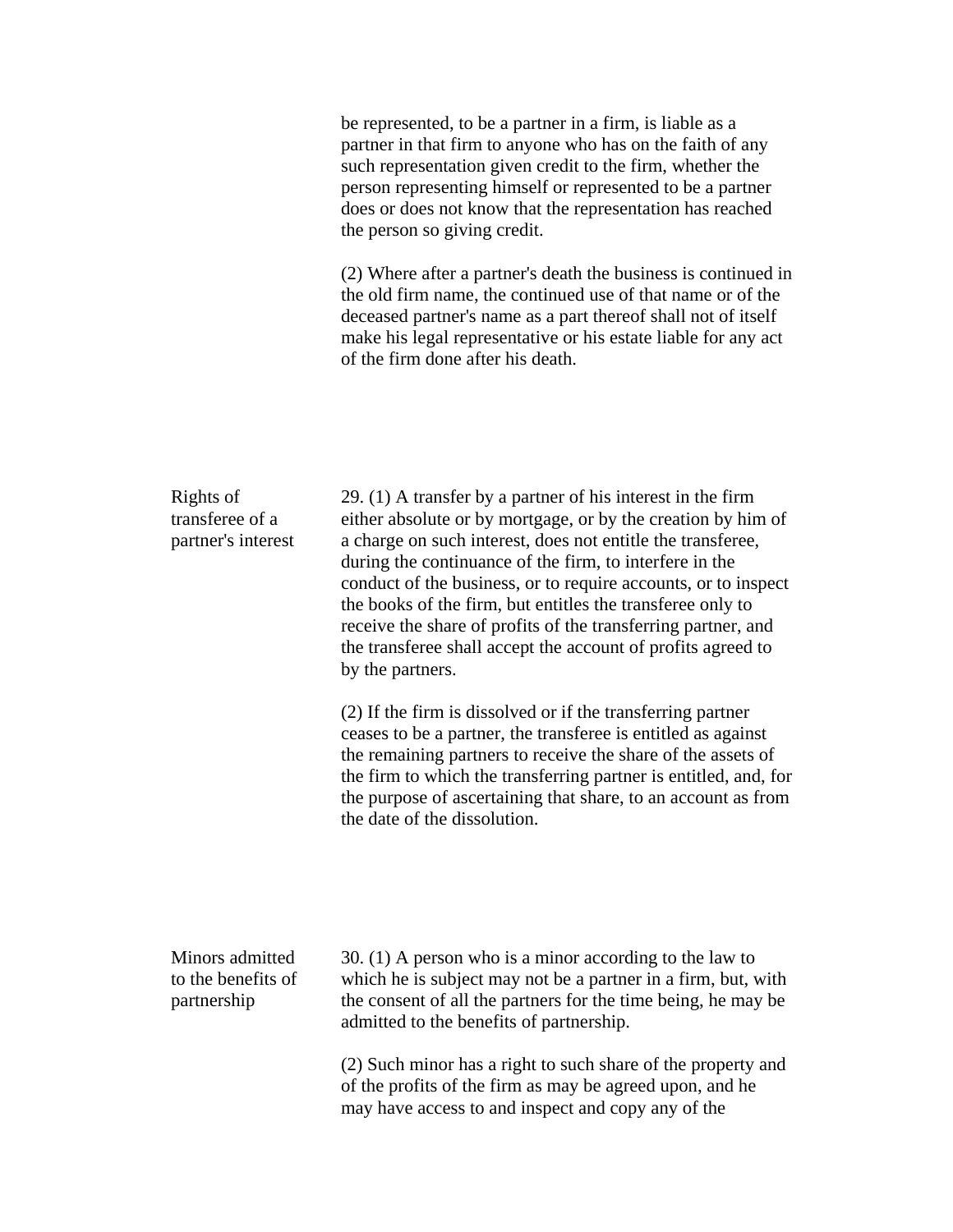accounts of the firm.

(3) Such minor's share is liable for the acts of the firm, but the minor is not personally liable for any such act.

(4) Such minor may not sue the partners for an account or payment of his share of the property or profits of the firm, save when severing his connection with the firm, and in such case the amount of his share shall be determined by a valuation made as far as possible in accordance with the rules contained in section 48:

Provided that all the partners acting together or any partners entitled to dissolve the firm upon notice to other partners may elect in such suit to dissolve the firm, and thereupon the Court shall proceed with the suit as one for dissolution and for settling accounts between the partners, and the amount of the share of the minor shall be determined along with the shares of the partners.

(5) At any time within six months of his attaining majority, or of his obtaining knowledge that he had been admitted to the benefits of partnership, whichever date is later, such person may give public notice that he has elected to become or that he has elected not to become a partner in the firm, and such notice shall determine his position as regards the firm:

Provided that, if he fails to give such notice, he shall become a partner in the firm on the expiry of the said six months.

(6) Where any person has been admitted as a minor to the benefits of partnership in a firm, the burden of proving the fact that such person had no knowledge of such admission until a particular date after the expiry of six months of his attaining majority shall lie on the persons asserting that fact.

(7) Where such person becomes a partner,-

(a) his rights and liabilities as a minor continue up to the date on which he becomes a partner, but he also becomes personally liable to third parties for all acts of the firm done since he was admitted to the benefits of partnership, and

(b) his share in the property and profits of the firm shall be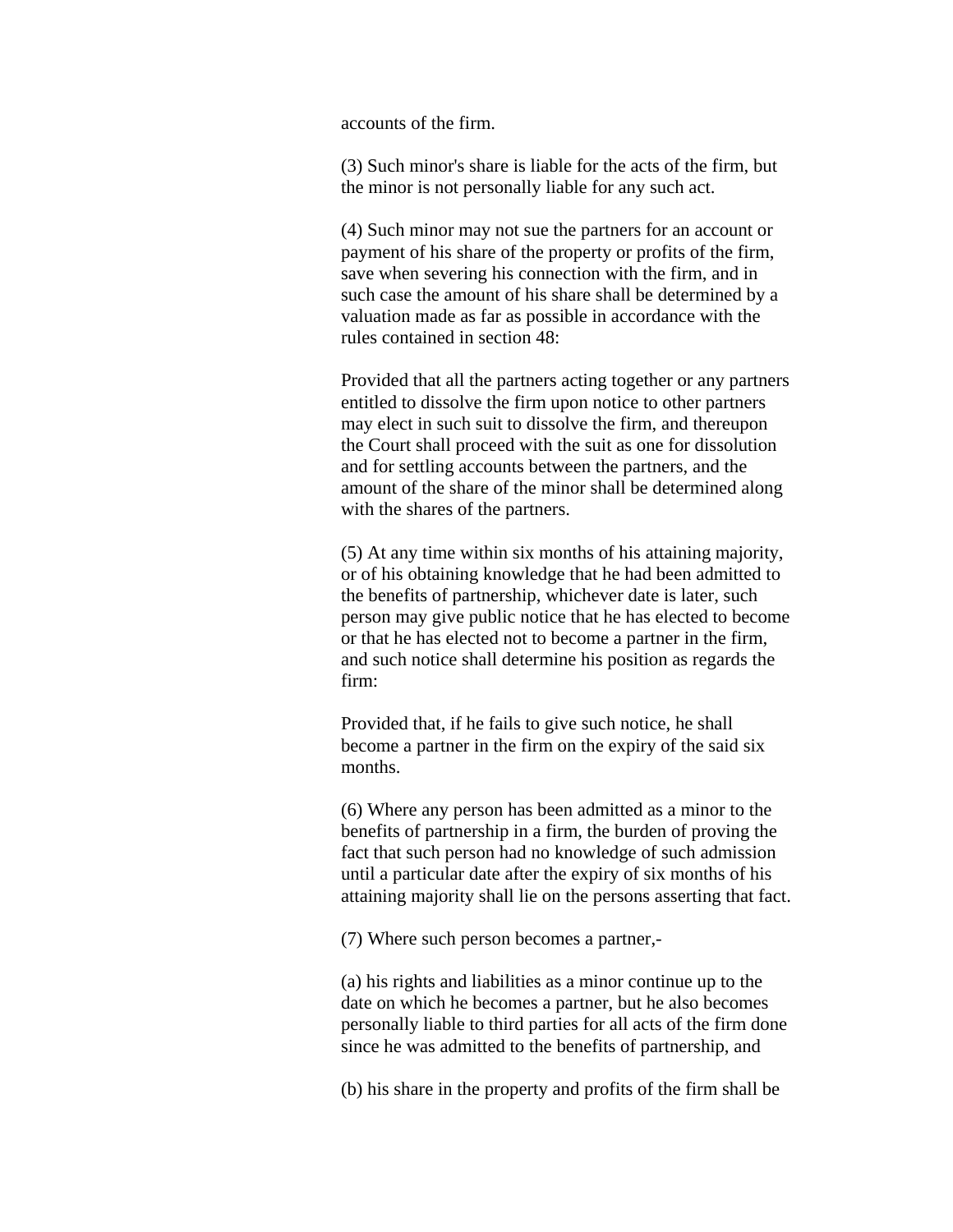the share to which he was entitled as a minor.

(8) Where such person elects not to become a partner,-

(a) his rights and liabilities shall continue to be those of a minor under this section up to the date on which he gives public notice,

(b) his share shall not be liable for any acts of the firm done after the date of the notice, and

(c) he shall be entitled to sue the partners for his share of the property and profits in accordance with sub-section (4).

(9) Nothing in sub-sections (7) and (8) shall affect the provisions of section 28.

## CHAPTER V

# INCOMING AND OUTGOING PARTNERS

 Introduction of a partner 31. (1) Subject to contract between the partners and to the provisions of section 30, no person shall be introduced as a partner into a firm without the consent of all the existing partners.

> (2) Subject to the provisions of section 30, a person who is introduced as a partner into a firm does not thereby become liable for any act of the firm done before he become a partner.

| Retirement of a<br>partner | 32. (1) A partner may retire-                                                                                              |
|----------------------------|----------------------------------------------------------------------------------------------------------------------------|
|                            | (a) with the consent of all the other partners,                                                                            |
|                            | (b) in accordance with an express agreement by the<br>partners, or                                                         |
|                            | (c) where the partnership is at will, by giving notice in<br>writing to all the other partners of his intention to retire. |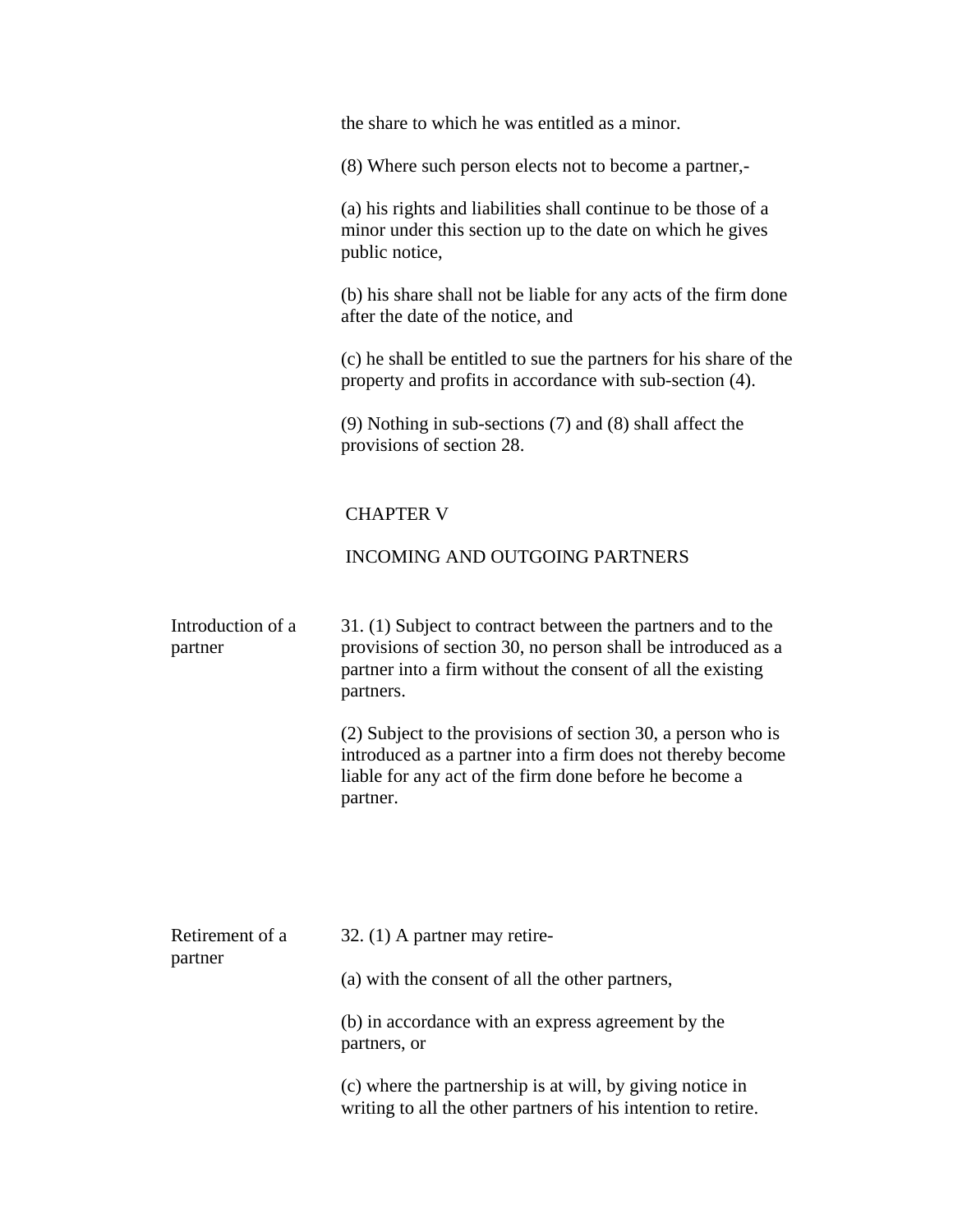|                            | (2) A retiring partner may de discharged from any liability<br>to any third party for acts of the firm done before his<br>retirement by an agreement made by him with such third<br>party and the partners of the reconstituted firm, and such<br>agreement may be implied by a course of dealing between<br>such third party and the reconstituted firm after he had<br>knowledge of the retirement. |
|----------------------------|-------------------------------------------------------------------------------------------------------------------------------------------------------------------------------------------------------------------------------------------------------------------------------------------------------------------------------------------------------------------------------------------------------|
|                            | (3) Notwithstanding the retirement of a partner from a firm,<br>he and the partners continue to be liable as partners to third<br>parties for any act done by any of them which would have<br>been an act of the firm if done before the retirement, until<br>public notice is given of the retirement:                                                                                               |
|                            | Provided that a retired partner is not liable to any third party<br>who deals with the firm without knowing that he was a<br>partner.                                                                                                                                                                                                                                                                 |
|                            | $(4)$ Notice under sub-section $(3)$ may be given by the retired<br>partner or by any partner of the reconstituted firm.                                                                                                                                                                                                                                                                              |
|                            |                                                                                                                                                                                                                                                                                                                                                                                                       |
| Expulsion of a<br>partner  | 33. (1) A partner may not be expelled from a firm by any<br>majority of the partners, save in the exercise in good faith of<br>powers conferred by contract between the partners.                                                                                                                                                                                                                     |
|                            | (2) The provisions of sub-sections $(2)$ , $(3)$ and $(4)$ of section<br>32 shall apply to an expelled as if he were retired partner.                                                                                                                                                                                                                                                                 |
|                            |                                                                                                                                                                                                                                                                                                                                                                                                       |
| Insolvency of a<br>partner | 34.(1) Where a partner in a firm is adjudicated an insolvent<br>he ceases to be a partner on the date on which the order of<br>adjudication is made, whether or not the firm is thereby<br>dissolved.                                                                                                                                                                                                 |
|                            | (2) Where under a contract between the partners the firm is<br>not dissolved by the adjudication of a partner as an<br>insolvent, the estate of a partner so adjudicated is not liable<br>for any act of the firm and the firm is not liable for any act                                                                                                                                              |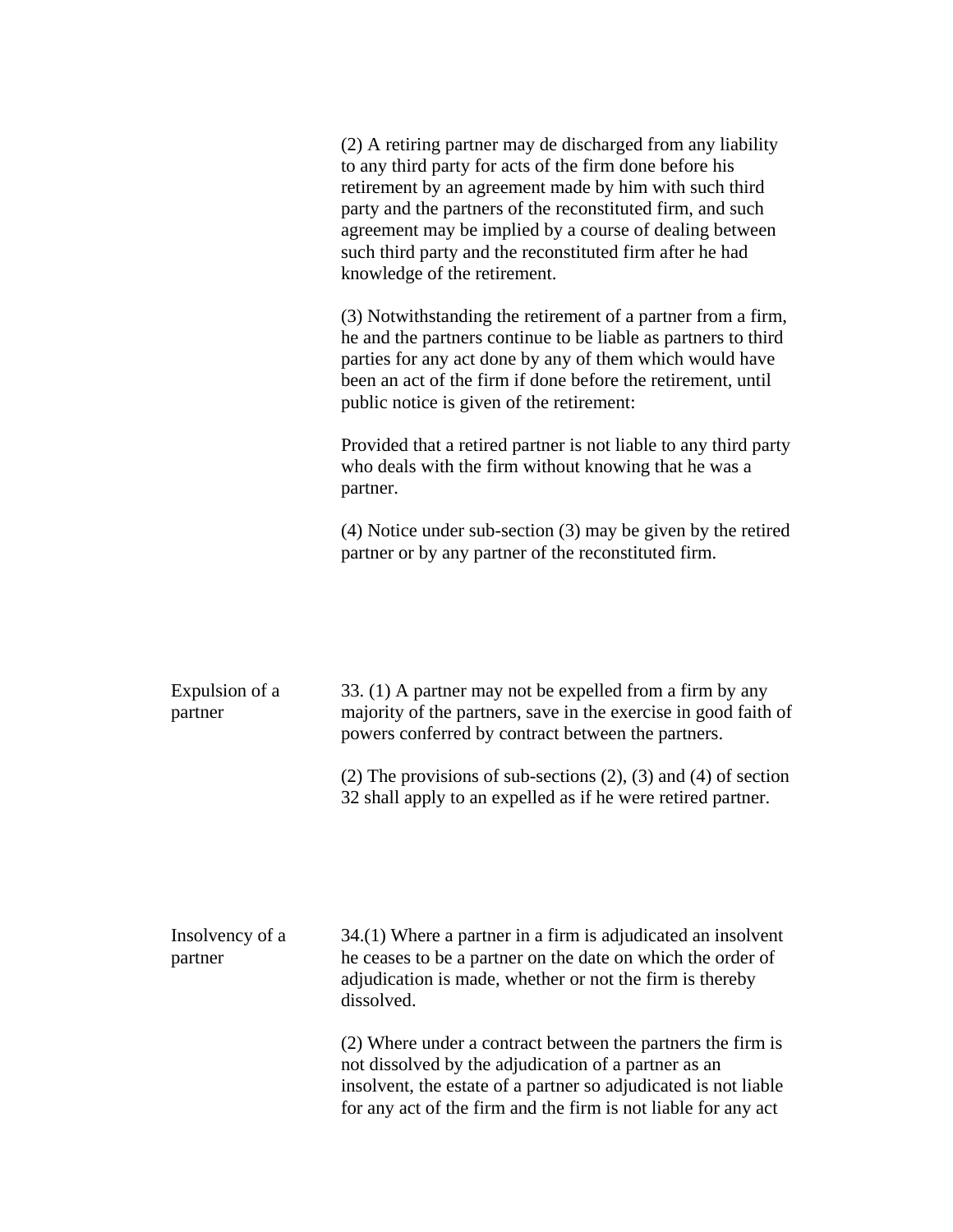|                                                                       | of the insolvent, done after the date on which the order of<br>adjudication is made.                                                                                                                                                                                                                                                                                                                        |
|-----------------------------------------------------------------------|-------------------------------------------------------------------------------------------------------------------------------------------------------------------------------------------------------------------------------------------------------------------------------------------------------------------------------------------------------------------------------------------------------------|
| Liability of estate<br>of deceased<br>partner                         | 35. Where under a contract between the partners the firm is<br>not dissolved by the death of a partner, the estate of a<br>deceased partner is not liable for any act of the firm done<br>after his death.                                                                                                                                                                                                  |
| Rights of<br>outgoing partner<br>to carry on<br>competing<br>business | 36.(1) An outgoing partner may carry on a business<br>competing with that of the firm and he may advertise such<br>business, but, subject to contract to the contrary, he may<br>not-<br>(a) use the firm name,<br>(b) represent himself as carrying on the business of the firm,<br><sub>or</sub><br>(c) solicit the custom of persons who were dealing with the<br>firm before he ceased to be a partner. |
| Agreements in<br>restraint of trade                                   | (2) A partner may make an agreement with his partners that<br>on ceasing to be a partner he will not carry on any business<br>similar to that of the firm within a specified period or within<br>specified local limits; and, notwithstanding anything<br>contained in section 27 of the Contract Act, 1872, such<br>agreement shall be valid if the restrictions imposed are<br>reasonable.                |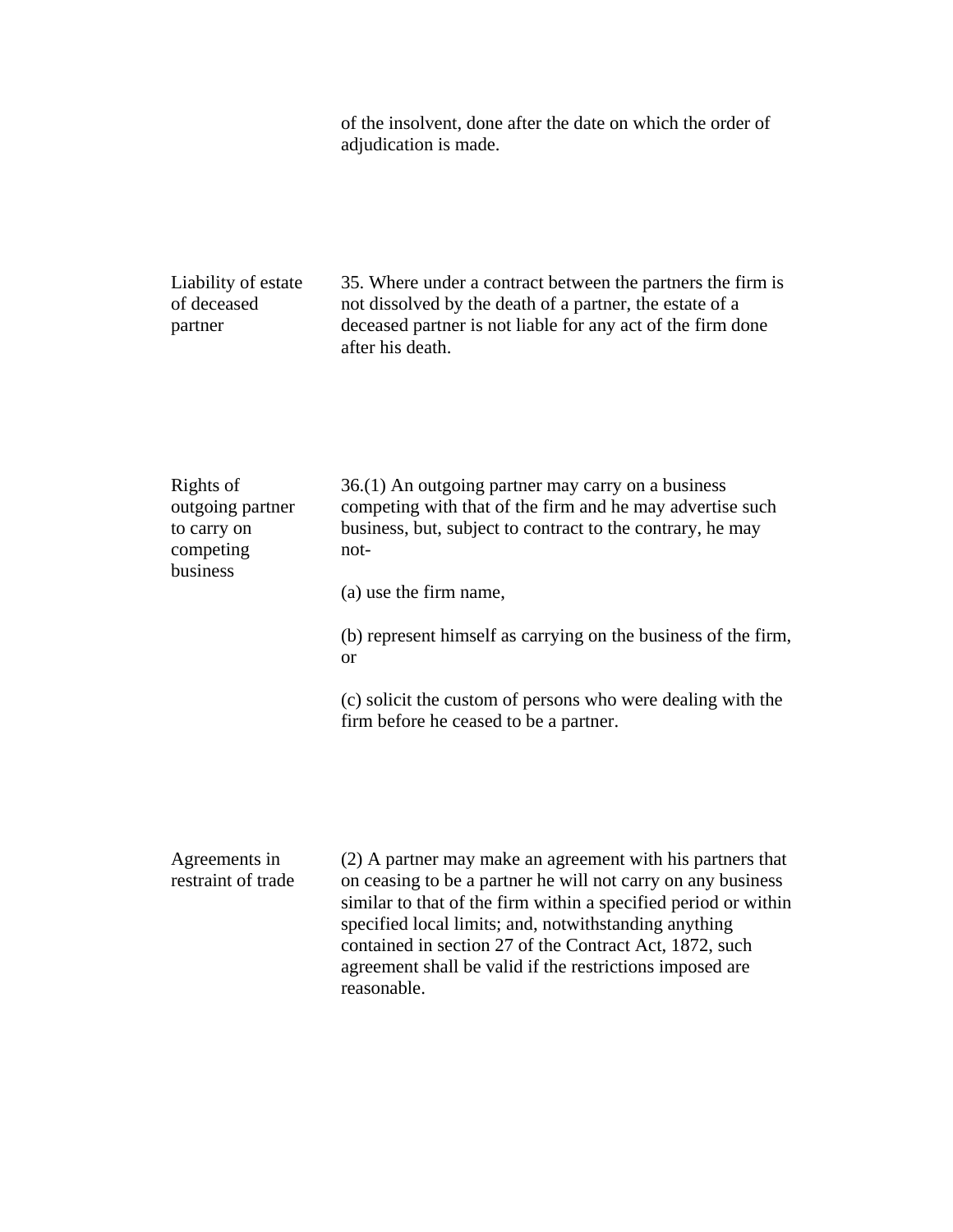Right of outgoing partner in certain cases to share subsequent profits

37. Where any member of a firm has died or otherwise ceased to be a partner, and the surviving or continuing partners carry on the business of the firm with the property of the firm without any final settlement of accounts as between them and the outgoing partner or his estate, then, in the absence of a contract to the contrary, the outgoing partner or his estate is entitled at the option of himself or his representatives to such share of the profits made since he ceased to be a partner as may be attributable to the use of his share of the property of the firm or to interest at the rate of six per cent. per annum on the amount of his share in the property of the firm:

Provided that where by contract between the partners an option is given to surviving or continuing partners to purchase the interest of a deceased or outgoing partner, and that option is duly exercised, the estate of the deceased partner or the outgoing partner or his estate as the case may be, is not entitled to any further or other share of profits; but if any partner assuming to act in exercise of the option does not in all material respects comply with the terms thereof, he is liable to account under the foregoing provisions of this section.

 Revocation of continuing guarantee by change in firm

38. A continuing guarantee given to a firm, or to a third party in respect of the transactions of a firm, is, in the absence of agreement to the contrary, revoked as to future transactions from the date of any change in the constitution of the firm.

# CHAPTER VI

## DISSOLUTION OF A FIRM

 Dissolution of a Dissolution of a 39. The dissolution of partnership between all the partners<br>firm of a firm is called the "dissolution of the firm". of a firm is called the "dissolution of the firm".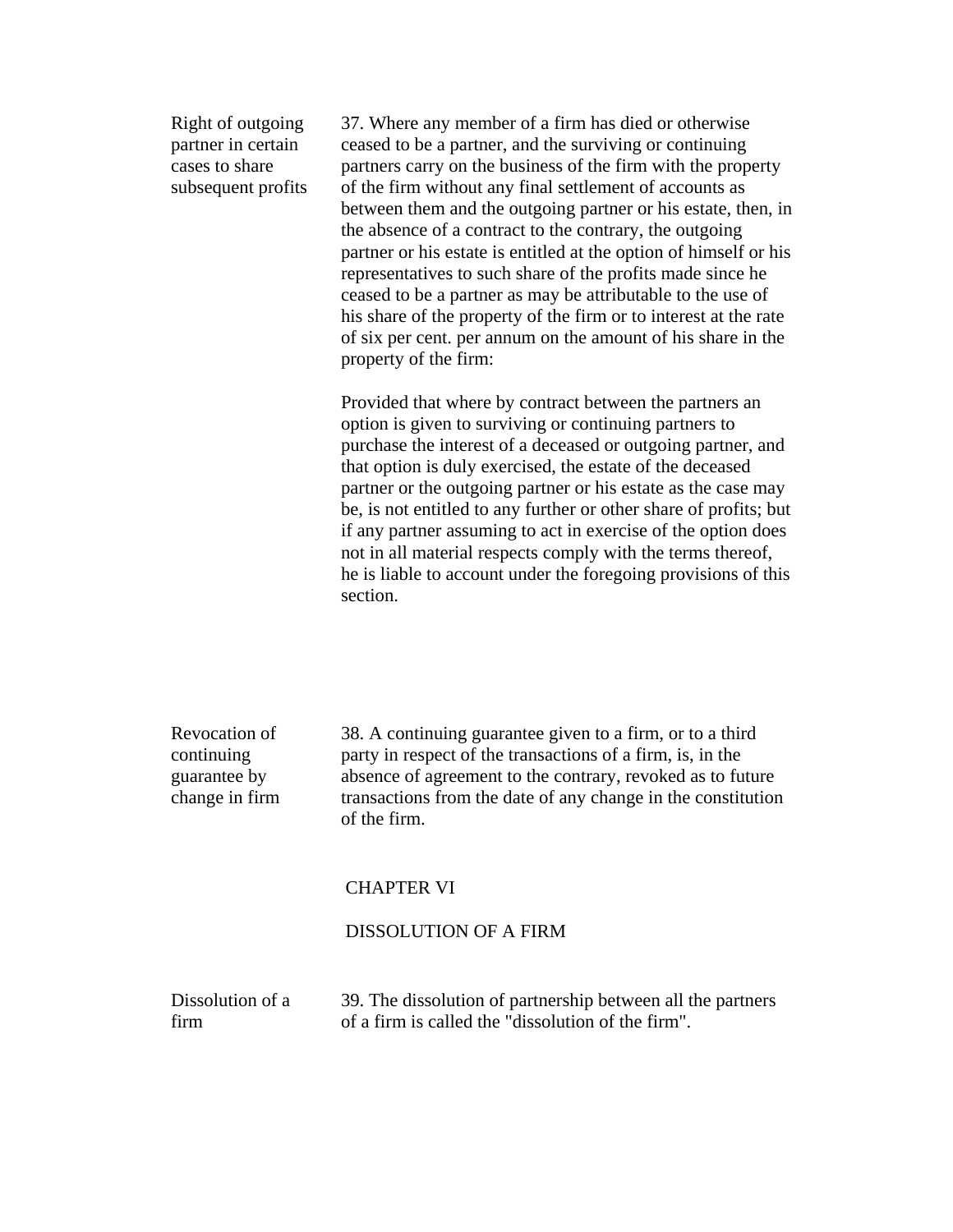| Dissolution by<br>agreement                   | 40. A firm may be dissolved with the consent of all the<br>partners or in accordance with a contract between the<br>partners                                                                                                                       |
|-----------------------------------------------|----------------------------------------------------------------------------------------------------------------------------------------------------------------------------------------------------------------------------------------------------|
| Compulsory<br>dissolution                     | 41. A firm is dissolved-                                                                                                                                                                                                                           |
|                                               | (a) by the adjudication of all the partners or of all the<br>partners but one as insolvent, or                                                                                                                                                     |
|                                               | (b) by the happening of any event which makes it unlawful<br>for the business of the firm to be carried on or for the<br>partners to carry it on in partnership:                                                                                   |
|                                               | Provided that, where more than one separate adventure or<br>undertaking is carried on by the firm, the illegality of one or<br>more shall not of itself cause the dissolution of the firm in<br>respect of its lawful adventures and undertakings. |
| Dissolution on the<br>happening of<br>certain | 42. Subject to contract between the partners a firm is<br>dissolved-                                                                                                                                                                               |
| contingencies                                 | (a) if constituted for a fixed term, by the expiry of that term;                                                                                                                                                                                   |
|                                               | (b) if constituted to carry out one or more adventures or<br>undertakings, by the completion thereof;                                                                                                                                              |
|                                               | (c) by the death of a partner; and                                                                                                                                                                                                                 |
|                                               | (d) by the adjudication of a partner as an insolvent.                                                                                                                                                                                              |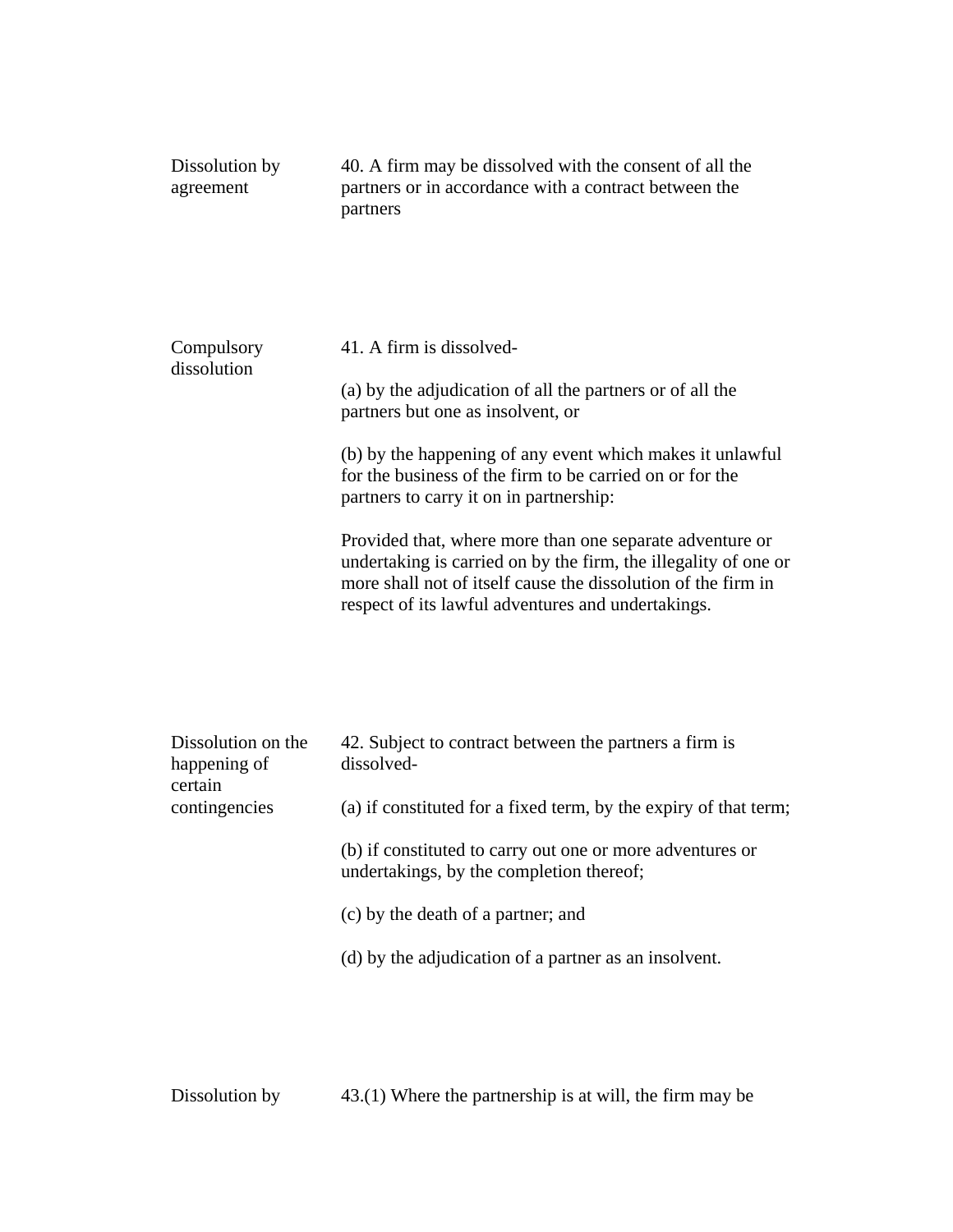| notice of<br>partnership at will | dissolved by any partner giving notice in writing to all the<br>other partners of his intention to dissolve the firm.                                                                                                                                                                                                                                                                                                                                       |
|----------------------------------|-------------------------------------------------------------------------------------------------------------------------------------------------------------------------------------------------------------------------------------------------------------------------------------------------------------------------------------------------------------------------------------------------------------------------------------------------------------|
|                                  | (2) The firm is dissolved as from the date mentioned in the<br>notice as the date of dissolution or, if no date is so<br>mentioned, as from the date of the communication of the<br>notice.                                                                                                                                                                                                                                                                 |
| Dissolution by the<br>Court      | 44. At the suit of a partner, the Court may dissolve a firm on<br>any of the following grounds, namely:-                                                                                                                                                                                                                                                                                                                                                    |
|                                  | (a) that a partner has become of unsound mind, in which<br>case the suit may be brought as well by the next friend of<br>the partner who has become of unsound mind as by any<br>other partner;                                                                                                                                                                                                                                                             |
|                                  | (b) that a partner, other than the partner suing, has become<br>in any way permanently incapable of performing his duties<br>as partner;                                                                                                                                                                                                                                                                                                                    |
|                                  | (c) that a partner, other than the partner suing, is guilty of<br>conduct which is likely to affect prejudicially the carrying<br>on of the business, regard being had to the nature of the<br>business;                                                                                                                                                                                                                                                    |
|                                  | (d) that a partner, other than the partner suing, wilfully or<br>persistently commits breach of agreements relating to the<br>management of the affairs of the firm or the conduct of its<br>business, or otherwise so conducts himself in matters<br>relating to the business that it is not reasonably practicable<br>for the other partners to carry on the business in partnership<br>with him;                                                         |
|                                  | (e) that a partner, other than the partner suing, has in any<br>way transferred the whole of his interest in the firm to a<br>third party, or has allowed his share to be charged under the<br>provisions of rule 49 of Order XXI of the First Schedule to<br>the Code of Civil Procedure, 1908, or has allowed it to be<br>sold in the recovery of arrears of land-revenue or of any<br>dues recoverable as arrears of land-revenue due by the<br>partner; |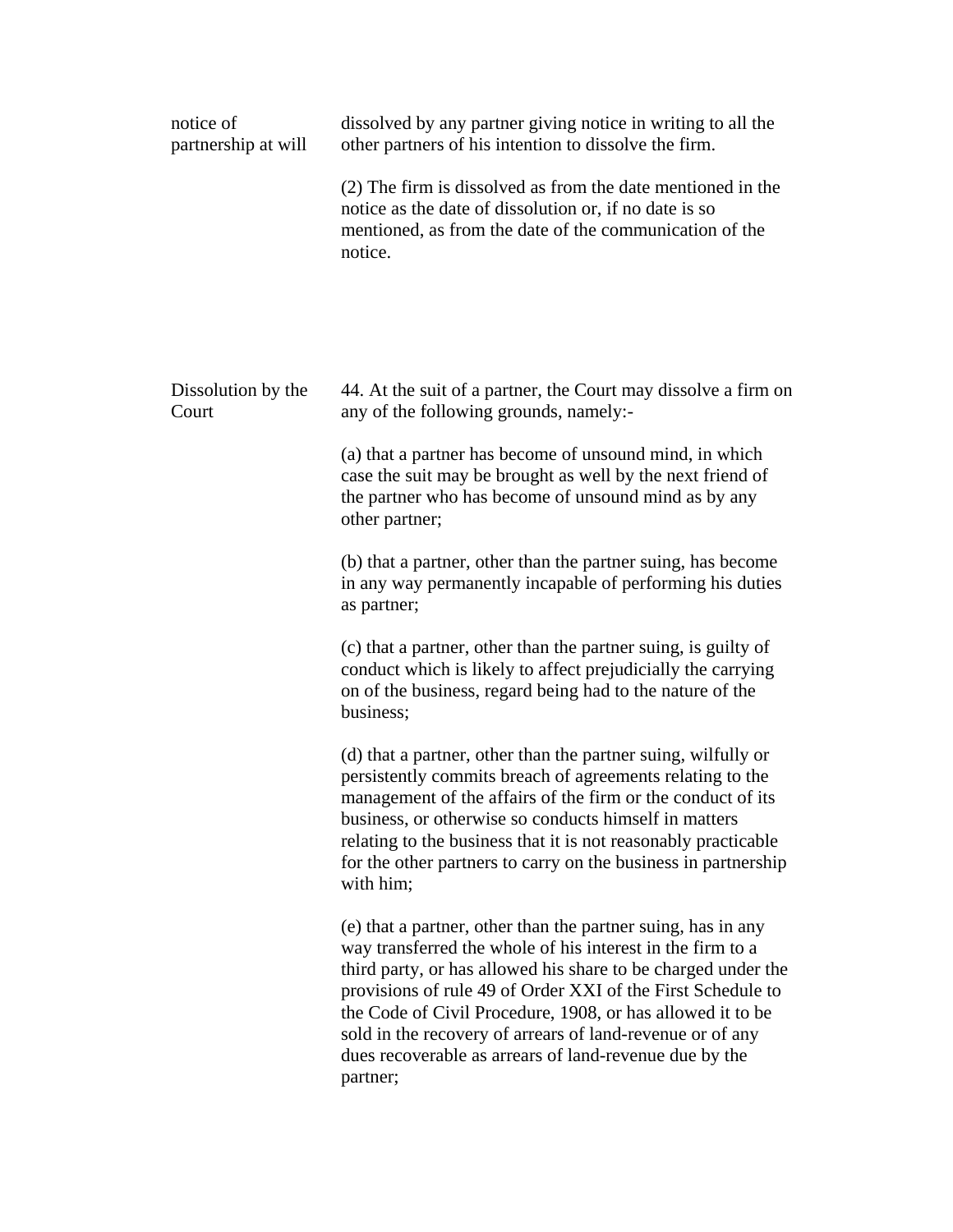|                                                                        | (f) that the business of the firm cannot be carried on save at<br>a loss; or                                                                                                                                                                                                                                                               |
|------------------------------------------------------------------------|--------------------------------------------------------------------------------------------------------------------------------------------------------------------------------------------------------------------------------------------------------------------------------------------------------------------------------------------|
|                                                                        | (g) on any other ground which renders it just and equitable<br>that the firm should be dissolved.                                                                                                                                                                                                                                          |
|                                                                        |                                                                                                                                                                                                                                                                                                                                            |
| Liability for acts<br>of partners done<br>after dissolution            | 45.(1) Notwithstanding the dissolution of a firm, the<br>partners continue to be liable as such to third parties for any<br>act done by any of them which would have been an act of<br>the firm if done before the dissolution, until public notice is<br>given of the dissolution:                                                        |
|                                                                        | Provided that the estate of a partner who dies, or who is<br>adjudicated an insolvent, or of a partner who, not having<br>been known to the person dealing with the firm to be a<br>partner, retires from the firm, is not liable under this section<br>for acts done after the date on which he ceases to be a<br>partner.                |
|                                                                        | $(2)$ Notices under sub-section $(1)$ may be given by any<br>partner.                                                                                                                                                                                                                                                                      |
|                                                                        |                                                                                                                                                                                                                                                                                                                                            |
| Right of partners<br>to have business<br>wound up after<br>dissolution | 46. On the dissolution of a firm every partner or his<br>representative is entitled, as against all the other partners or<br>their representatives, to have the property of the firm<br>applied in payment of the debts and liabilities of the firm,<br>and to have the surplus distributed among the partners or<br>their representatives |
|                                                                        |                                                                                                                                                                                                                                                                                                                                            |
| Continuing                                                             | 47. After the dissolution of a firm the authority of each                                                                                                                                                                                                                                                                                  |

authority of partners for purposes of

47. After the dissolution of a firm the authority of each partner to bind the firm, and the other mutual rights and obligations of the partners, continue notwithstanding the dissolution, so far as may be necessary to wind up the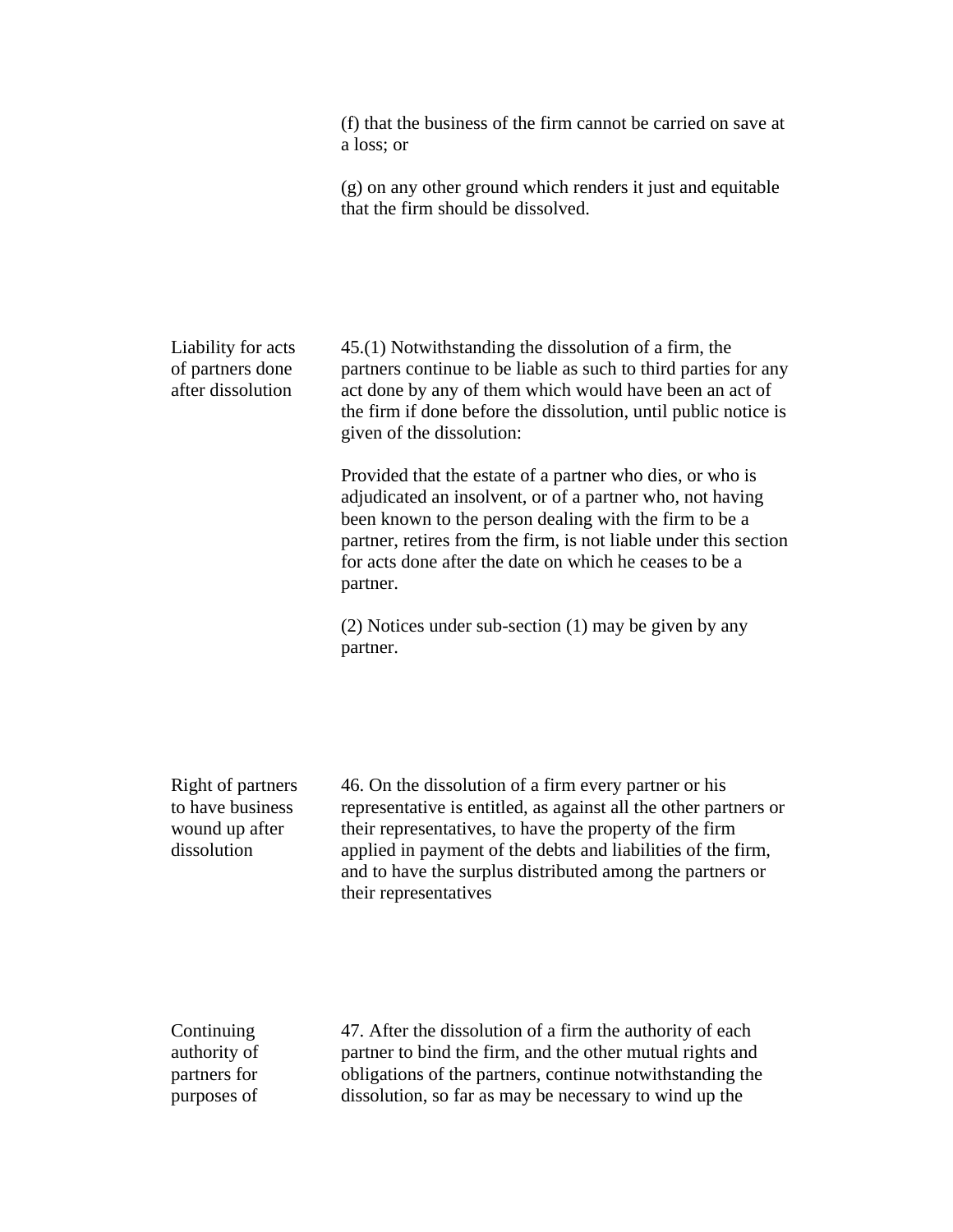| winding up                                               | affairs of the firm and to complete transactions begun but<br>unfinished at the time of the dissolution, but not otherwise:<br>Provided that the firm is in no case bound by the acts of a<br>partner who has been adjudicated insolvent; but this proviso<br>does not affect the liability of any person who has after the<br>adjudication represented himself or knowingly permitted<br>himself to be represented as a partner of the insolvent.                                                                                                                                                                                                                                                                                                                                                                                                                                                                                                                                               |
|----------------------------------------------------------|--------------------------------------------------------------------------------------------------------------------------------------------------------------------------------------------------------------------------------------------------------------------------------------------------------------------------------------------------------------------------------------------------------------------------------------------------------------------------------------------------------------------------------------------------------------------------------------------------------------------------------------------------------------------------------------------------------------------------------------------------------------------------------------------------------------------------------------------------------------------------------------------------------------------------------------------------------------------------------------------------|
| Mode of<br>settlement of<br>accounts between<br>partners | 48. In settling the accounts of a firm after dissolution, the<br>following rules shall, subject to agreement by the partners,<br>be observed:-<br>(a) Losses, including deficiencies of capital, shall be paid<br>first out of profits, next out of capital, and, lastly if<br>necessary, by the partners individually in the proportions in<br>which they were entitled to share profits,<br>(b) The assets of the firm, including any sums contributed<br>by the partners to make up deficiencies of capital, shall be<br>applied in the -following manner and order:<br>(i) in paying the debts of the firm to third parties;<br>(ii) in paying to each partner rateably what is due to him<br>from the firm for advances as distinguished from capital;<br>(iii) in paying to each partner rateably what in due to him on<br>account of capital; and<br>(iv) the residue, if any, shall be divided among the partners<br>in the proportions in which they were entitled to share<br>profits. |
| Payment of firm<br>debts and of                          | 49. Where there are joint debts due from the firm, and also<br>separate debts due from any partner, the property of the firm                                                                                                                                                                                                                                                                                                                                                                                                                                                                                                                                                                                                                                                                                                                                                                                                                                                                     |

separate debts

shall be applied in the first instance in payment of the debts of the firm, and, if there is any surplus, then the share of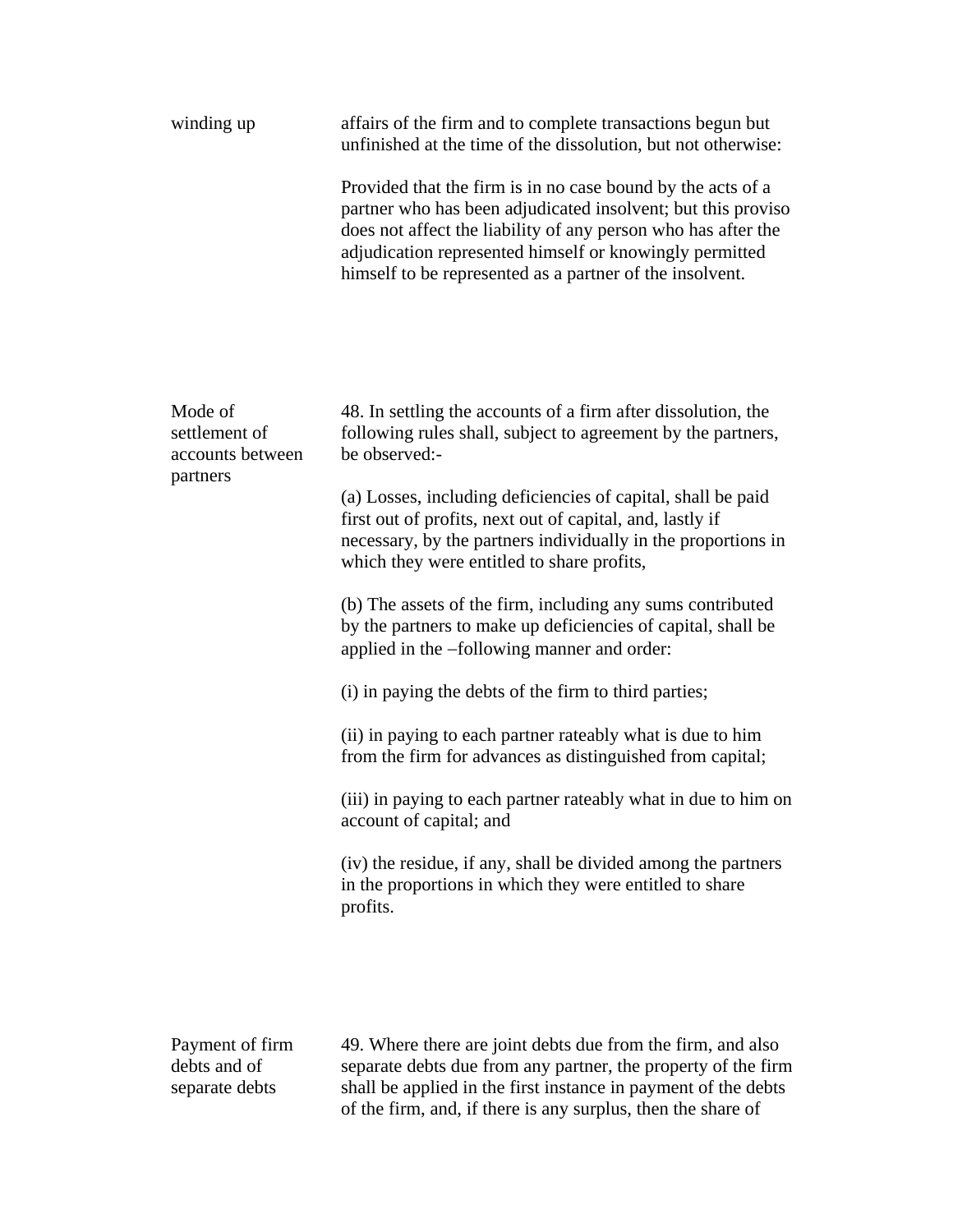|                                                     | each partner shall be applied in payment of his separate<br>debts or paid to him. The separate property of any partner<br>shall be applied first in the payment of his separate debts,<br>and the surplus (if any) in the payment of the debts of the<br>firm.                                                                                                                                                                               |
|-----------------------------------------------------|----------------------------------------------------------------------------------------------------------------------------------------------------------------------------------------------------------------------------------------------------------------------------------------------------------------------------------------------------------------------------------------------------------------------------------------------|
| Personal profits<br>earned after<br>dissolution     | 50. Subject to contract between the partners, the provisions<br>of clause (a) of section 16 shall apply to transactions by any<br>surviving partner or by the representatives of a deceased<br>partner, undertaken after the firm is dissolved on account of<br>the death of a partner and before its affairs have been<br>completely wound up:<br>Provided that where any partner or his representative has                                 |
|                                                     | bought the goodwill of the firm, nothing in this section shall<br>affect his right to use the firm name.                                                                                                                                                                                                                                                                                                                                     |
| Return of<br>premium on<br>premature<br>dissolution | 51. Where a partner has plaid a premium on entering into<br>partnership for a fixed term, and the firm is dissolved before<br>the expiration of that term otherwise than by the death of a<br>partner, he shall be entitled to repayment of the premium or<br>of such part thereof as may be reasonable, regard being had<br>to the terms upon which he became a partner and to the<br>length of time during which he was a partner, unless- |

(a) the dissolution is mainly due to his own misconduct, or

(b) the dissolution is in pursuance of an agreement containing no provision for the return of the premium or any part of it.

Rights where<br>partnership

Rights where 52. Where a contract creating partnership is rescinded on partnership the ground of the fraud or misrepresentation of any of the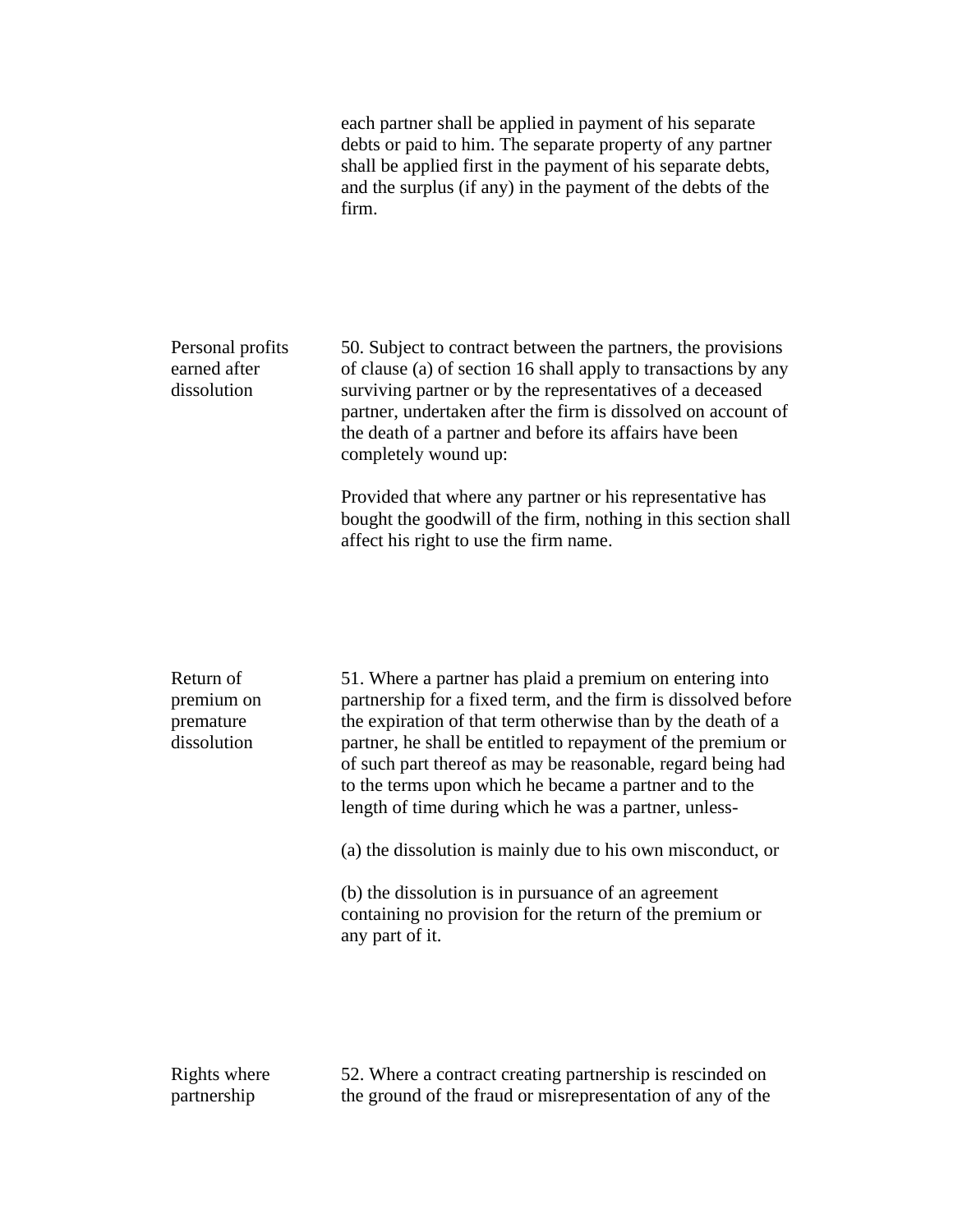| contract is<br>rescinded for<br>fraud or                           | parties thereto, the party entitled to rescind is, without<br>prejudice to any other right, entitled-                                                                                                                                                                                                                                                                                                                                                                                                                                                                       |
|--------------------------------------------------------------------|-----------------------------------------------------------------------------------------------------------------------------------------------------------------------------------------------------------------------------------------------------------------------------------------------------------------------------------------------------------------------------------------------------------------------------------------------------------------------------------------------------------------------------------------------------------------------------|
| misrepresentation                                                  | (a) to a lien on, or a right of retention of, the surplus or the<br>assets of the firm remaining after the debts of the firm have<br>been paid, for any sum paid by him for the purchase of a<br>share in the firm and for any capital contributed by him;                                                                                                                                                                                                                                                                                                                  |
|                                                                    | (b) to rank as a creditor of the firm in respect of any<br>payment made by him towards the debts of the firm; and                                                                                                                                                                                                                                                                                                                                                                                                                                                           |
|                                                                    | (c) to be indemnified by the partner or partners guilty of the<br>fraud or misrepresentation against all the debts of the firm.                                                                                                                                                                                                                                                                                                                                                                                                                                             |
|                                                                    |                                                                                                                                                                                                                                                                                                                                                                                                                                                                                                                                                                             |
| Rights to restrain<br>from use of firm<br>name or firm<br>property | 53. After a firm is dissolved, every partner or his<br>representative may, in the absence of a contract between the<br>partners to the contrary, restrain any other partner or his<br>representative from carrying on a similar business in the<br>firm name or from using any of the property of the firm for<br>his own benefit, until the affairs of the firm have been<br>completely wound up:<br>Provided that where any partner or his representative has<br>bought the goodwill of the firm, nothing in this section shall<br>affect his right to use the firm name. |
|                                                                    |                                                                                                                                                                                                                                                                                                                                                                                                                                                                                                                                                                             |
| Agreements in<br>restraint of trade                                | 54. Partners may, upon or in anticipation of the dissolution<br>of the firm, make an agreement that some or all of them will<br>not carry on a business similar to that of the firm within a<br>specified period or within specified local limits; and<br>notwithstanding anything contained in section 27 of the<br>Contract Act, 1872, such agreement shall be valid if the<br>restrictions imposed are reasonable.                                                                                                                                                       |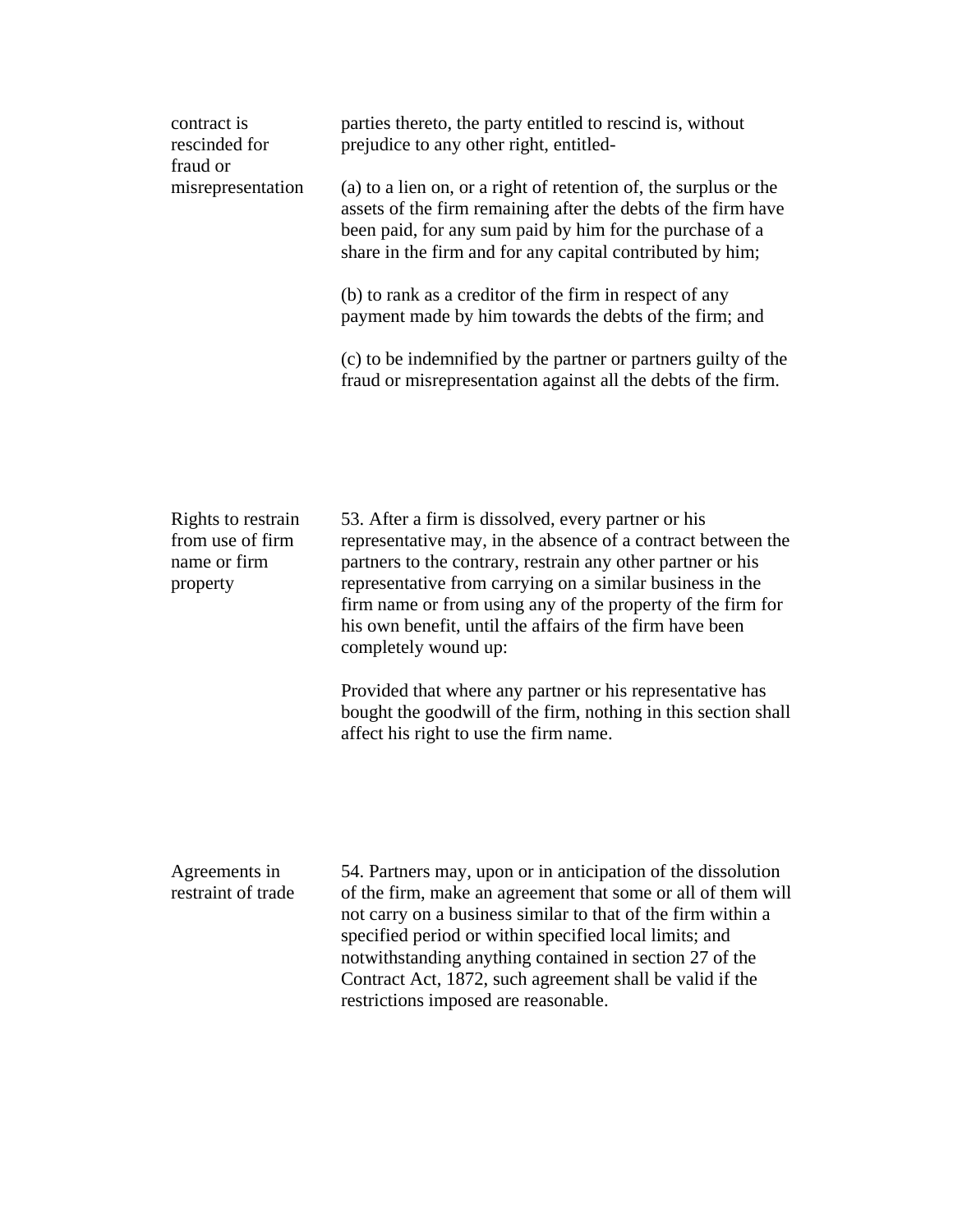| Sale of goodwill<br>after dissolution        | 55.(1) In settling the accounts of a firm after dissolution the<br>goodwill shall, subject to contract between the partners be<br>included in the assets, and it may be sold either separately<br>or along with other property of the firm.                                                                                                                                                                          |
|----------------------------------------------|----------------------------------------------------------------------------------------------------------------------------------------------------------------------------------------------------------------------------------------------------------------------------------------------------------------------------------------------------------------------------------------------------------------------|
| Rights of buyer<br>and seller of<br>goodwill | (2) Where the goodwill of a firm is sold after dissolution, a<br>partner may carry on a business competing with that of the<br>buyer and he may advertise such business, -but, subject to<br>agreement between him and the buyer, he may not<br>(a) use the firm name,                                                                                                                                               |
|                                              | (b) represent himself as carrying on the business of the firm,<br>or                                                                                                                                                                                                                                                                                                                                                 |
|                                              | (c) solicit the custom of persons who were dealing with the<br>firm before its dissolution.                                                                                                                                                                                                                                                                                                                          |
|                                              |                                                                                                                                                                                                                                                                                                                                                                                                                      |
| Agreements in<br>restraint of trade          | (3) Any partner may, upon the sale of the goodwill of a<br>firm, make an agreement with the buyer that such partner<br>will not carry on any business similar to that of the firm<br>within a specified period or within specified local limits,<br>and, notwithstanding anything contained in section 27 of the<br>Contract Act, 1872, such agreement shall be valid if the<br>restrictions imposed are reasonable. |
|                                              | <b>CHAPTER VII</b>                                                                                                                                                                                                                                                                                                                                                                                                   |
|                                              | <b>REGISTRATION OF FIRMS</b>                                                                                                                                                                                                                                                                                                                                                                                         |
| [Omitted]                                    | 56. [Omitted by section 3 and 2nd Schedule of the<br>Bangladesh Laws (Revision And Declaration) Act, 1973                                                                                                                                                                                                                                                                                                            |

(Act No. VIII of 1973).]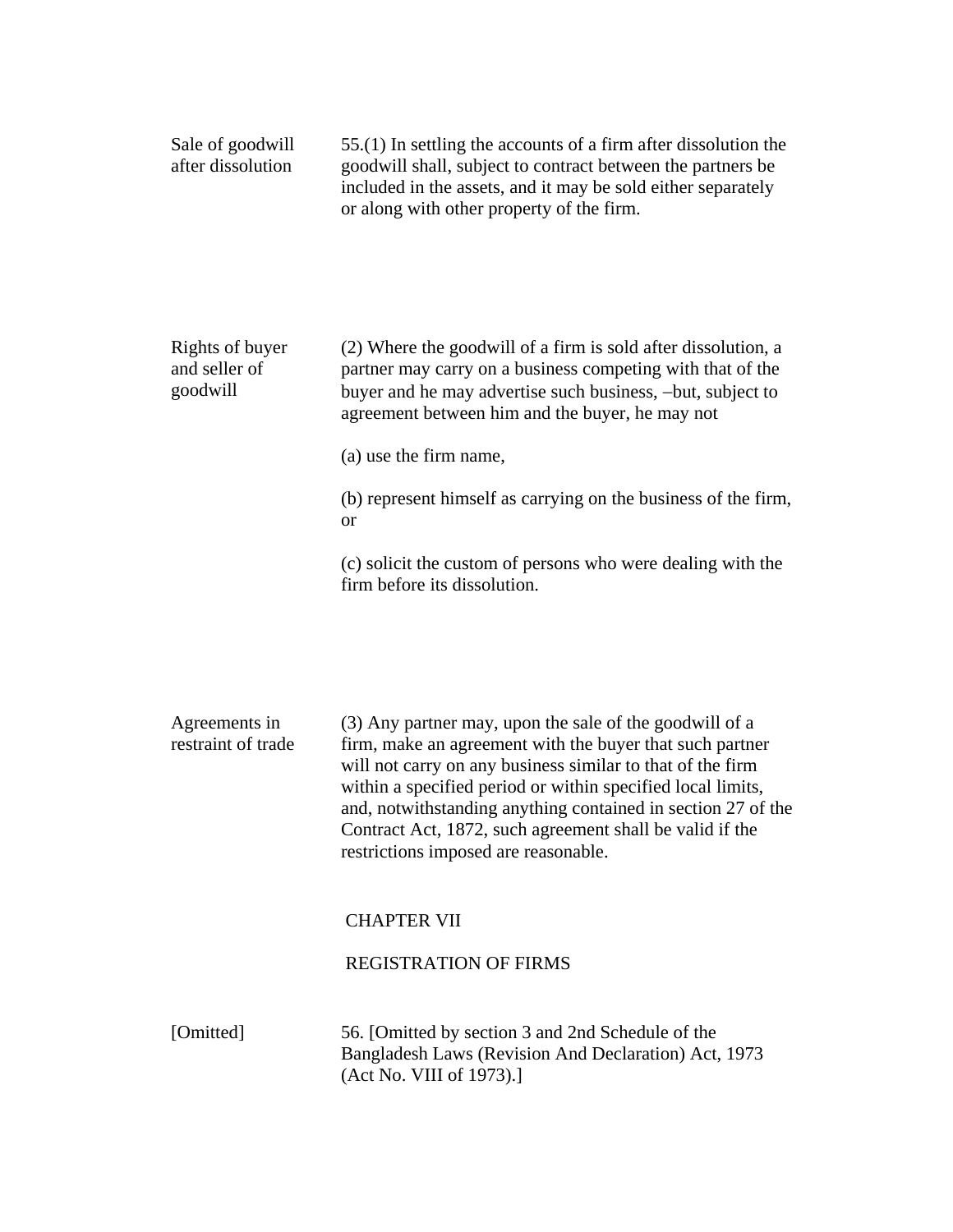| Appointment of<br>Registrars    | 57. (1) The Government may appoint Registrars of Firms<br>for the purposes of this Act, and may define the areas within<br>which they shall exercise their powers and perform their<br>duties.                                                                                                                |
|---------------------------------|---------------------------------------------------------------------------------------------------------------------------------------------------------------------------------------------------------------------------------------------------------------------------------------------------------------|
|                                 | (2) Every Registrar shall be deemed to be a public servant<br>within the meaning of section 21 of the 2[ Penal Code].                                                                                                                                                                                         |
| Application for<br>registration | 58.(1) The registration of a firm may be effected at any time<br>by sending by post or delivering to the Registrar of the area<br>in which any place of business of the firm is situated or<br>proposed to be situated, a statement in the prescribed form<br>and accompanied by the prescribed fee, stating- |
|                                 | (a) the firm name,                                                                                                                                                                                                                                                                                            |
|                                 | (b) the place or principal place of business of the firm,                                                                                                                                                                                                                                                     |
|                                 | (c) the names of any other places where the firm carries on<br>business,                                                                                                                                                                                                                                      |
|                                 | (d) the date when each partner joined the firm,                                                                                                                                                                                                                                                               |
|                                 | (e) the names in full and permanent addresses of the<br>partners, and                                                                                                                                                                                                                                         |
|                                 | (f) the duration of the firm.                                                                                                                                                                                                                                                                                 |
|                                 | The statement shall be signed by all the partners, or by their<br>agents specially authorized in this behalf.                                                                                                                                                                                                 |
|                                 | (2) Each person signing the statement shall also verify it in<br>the manner prescribed.                                                                                                                                                                                                                       |
|                                 | $3[4]$ (3) A firm name shall not contain any of the following<br>words, -namely:                                                                                                                                                                                                                              |
|                                 | State or words expressing or implying the sanction,                                                                                                                                                                                                                                                           |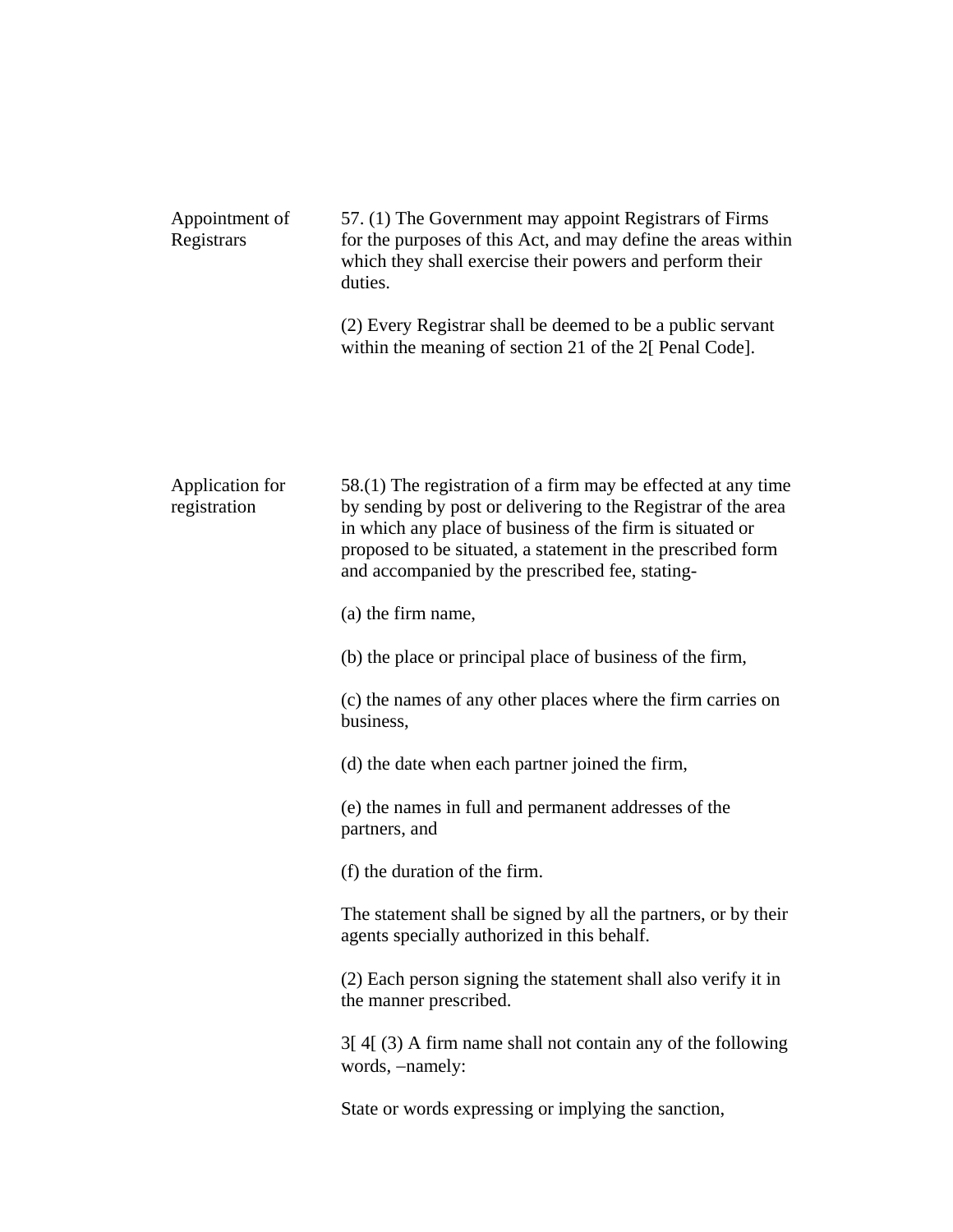|                                                                                   | approval or patronage of the Government or of the<br>Bangabandhu, except when the Government signifies its<br>consent to the use of such words as part of the firm name by<br>order in writing.]                                                                                                                      |
|-----------------------------------------------------------------------------------|-----------------------------------------------------------------------------------------------------------------------------------------------------------------------------------------------------------------------------------------------------------------------------------------------------------------------|
|                                                                                   | (3A) A firm name shall not contain the name of the "United<br>Nations" or its abbreviations through the use of its initial<br>letters or of any subsidiary body set up by that body unless<br>it has obtained the previous authorization of the Secretary-<br>General of the United Nations in writing.               |
|                                                                                   | (3B) A firm name shall not contain the name of the "World"<br>Health Organization" or its abbreviations through the use of<br>its initial letters unless it has obtained the previous<br>authorization of the Director-General in writing.]                                                                           |
| Registration                                                                      | 59. When the Registrar is satisfied that the provisions of<br>section 58 have been duly complied with, he shall record an<br>entry of the statement in a register called the Register of<br>Firms, and shall file the statement.                                                                                      |
| Recording or<br>alterations in firm<br>name and<br>principal place of<br>business | $60(1)$ When an alteration is made in the firm name or in the<br>location of the principal place of business of a registered<br>firm, a statement may be sent to the Registrar accompanied<br>by the prescribed fee, specifying the alteration, and signed<br>and verified in the manner required under section 58.   |
|                                                                                   | (2) When the Registrar is satisfied that the provisions of<br>sub-section (1) have been duly complied with, he shall<br>amend the entry relating to the firm in the Register of Firms<br>in accordance with the statement, and shall file it along with<br>the statement relating to the firm filed under section 59. |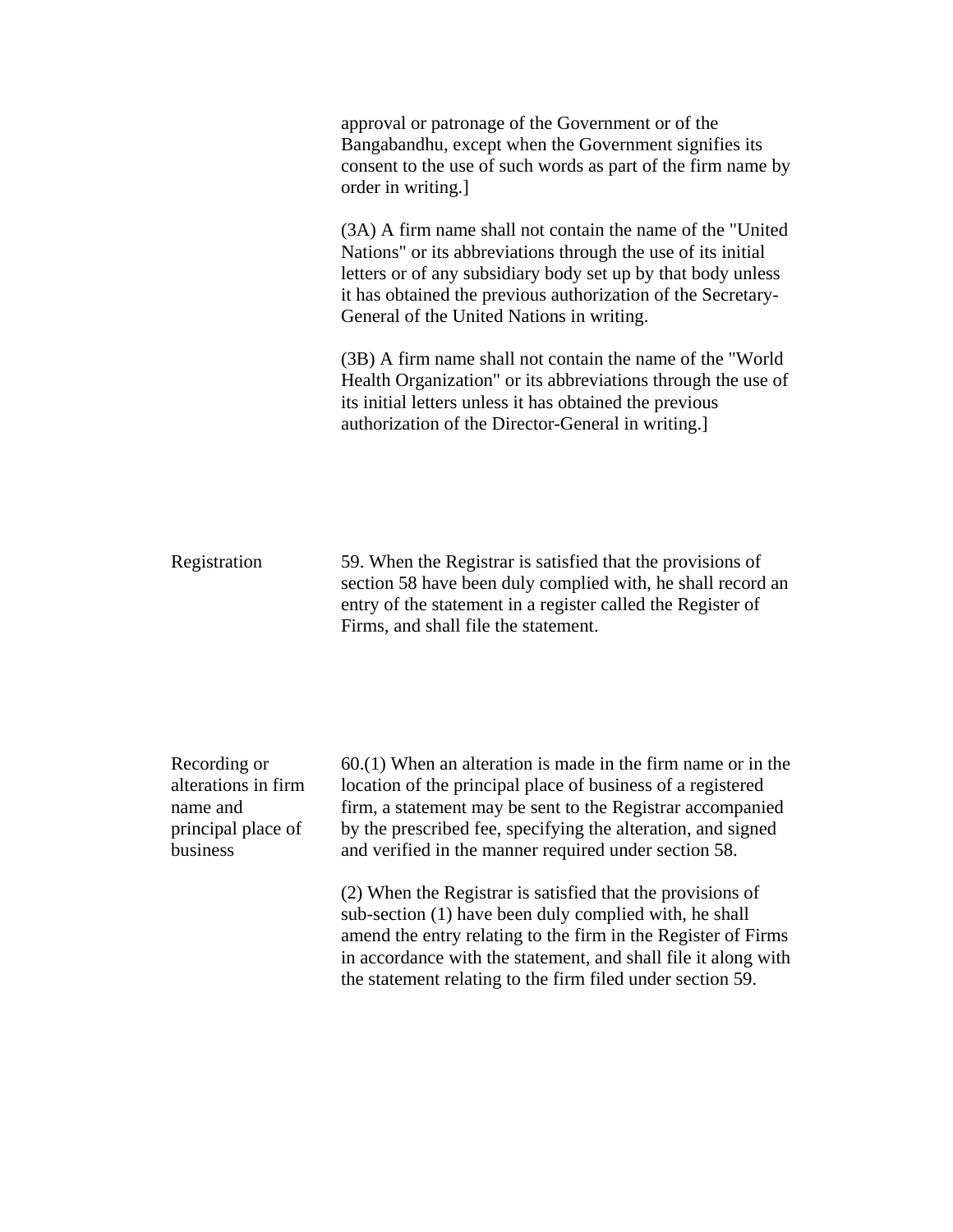| Noting of closing<br>and opening of<br>branches               | 61. When a registered firm discontinues business at any<br>place or begins to carry on business at any place, such place<br>not being its principal place of business, any partner or<br>agent of the firm may send intimation thereof to the<br>Registrar, who shall make a note of such intimation in the<br>entry relating to the firm in the Register of Firms, and shall<br>file the intimation along with the statement relating to the<br>firm filed under section 59.                                                                                                                                                                           |
|---------------------------------------------------------------|---------------------------------------------------------------------------------------------------------------------------------------------------------------------------------------------------------------------------------------------------------------------------------------------------------------------------------------------------------------------------------------------------------------------------------------------------------------------------------------------------------------------------------------------------------------------------------------------------------------------------------------------------------|
| Noting of changes<br>in names and<br>addresses of<br>partners | 62. When any partner in a registered firm alters his name or<br>permanent address, an intimation of the alteration may be<br>sent by any partner or agent of the firm to the registrar, who<br>shall deal with it in the manner provided in section 61.                                                                                                                                                                                                                                                                                                                                                                                                 |
| Recording of<br>changes in and<br>dissolution of a<br>firm    | 63.(1) When a change occurs in the constitution of a<br>registered firm any incoming, continuing or outgoing<br>partner, and when a registered firm is dissolved any person<br>who was a partner immediately before the dissolution, or<br>the agent of any such partner, or person specially authorized<br>in this behalf, may give notice to the Registrar of such<br>change or dissolution, specifying the date thereof; and the<br>Registrar shall make a record of the notice in the entry<br>relating to the firm in the Register of Firms, and shall file<br>the notice along with the statement relating to the firm filed<br>under section 59. |
| Recording of<br>withdrawal of a<br>minor                      | (2) When a minor who has been admitted to the benefits of<br>partnership in a firm attains majority and elects to become<br>or not to become a partner, and the firm is then a registered<br>firm, he, or his agent specially authorized in this behalf,<br>may give notice to the Registrar that he has or has not<br>become a partner, and the Registrar shall deal with the<br>notice in the manner provided in sub-section (1).                                                                                                                                                                                                                     |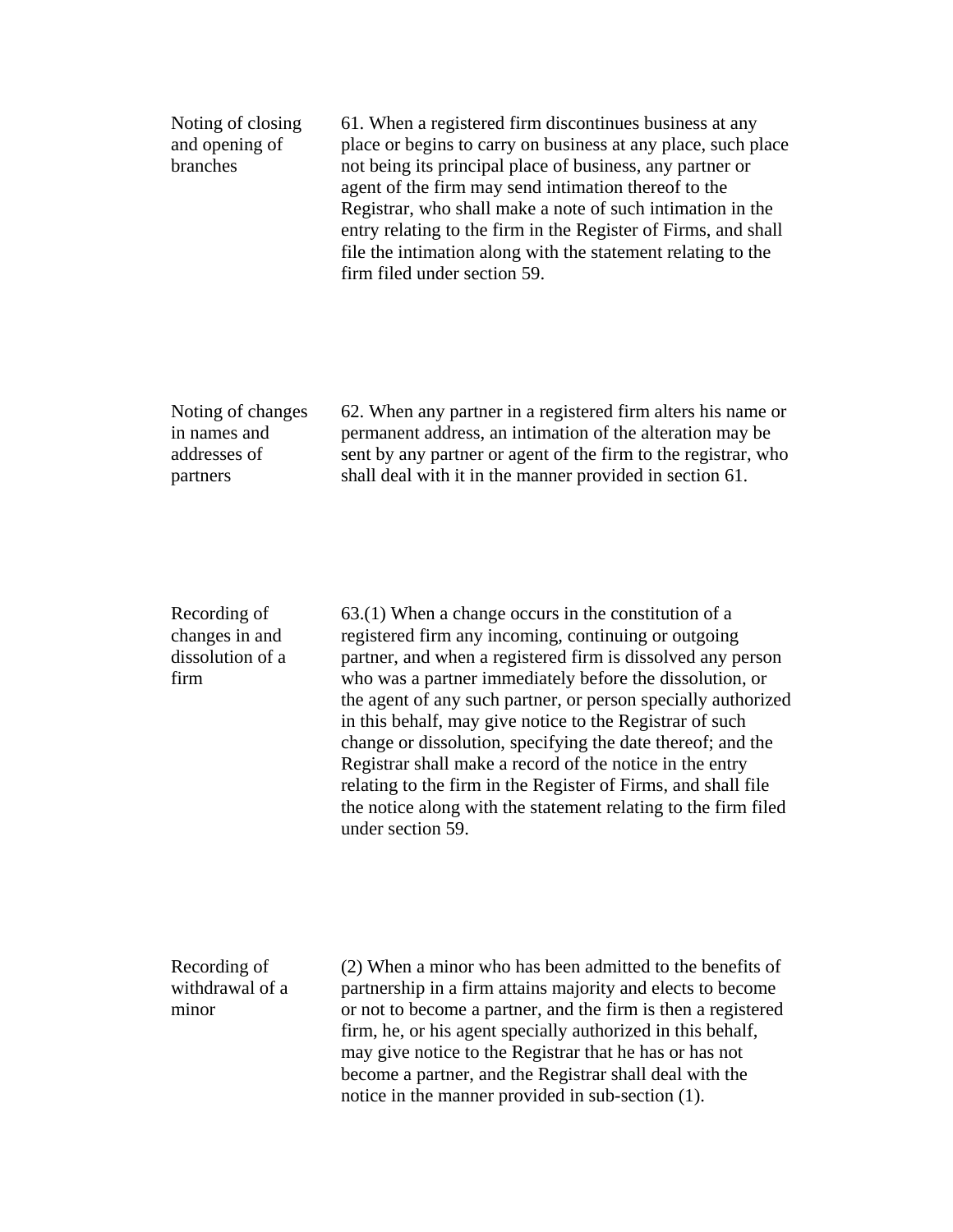| Rectification of<br>mistakes                  | $64.(1)$ The Registrar shall have power at all times to rectify<br>any mistake in order to bring the entry in the Register of<br>Firms relating to any firm into conformity with the<br>documents relating to that firm filed under this Chapter.                                           |
|-----------------------------------------------|---------------------------------------------------------------------------------------------------------------------------------------------------------------------------------------------------------------------------------------------------------------------------------------------|
|                                               | (2) On application made by all the parties who have signed<br>any document relating to a firm filed under this Chapter, the<br>Registrar may rectify any mistake in such document or in<br>the record or note thereof made in the Register of Firms.                                        |
| Amendment of<br>Register by order<br>of Court | 65. A court deciding any matter relating to a registered firm<br>may direct that the Registrar shall make any amendment in<br>the entry in the Register of Firms relating to such firm<br>which is consequential upon its decision; and the Registrar<br>shall amend the entry accordingly. |
| Inspection of<br>Register and filed           | $66(1)$ The Register of Firms shall be open to inspection by<br>any person on payment of such fee as may be prescribed.                                                                                                                                                                     |
| documents                                     | (2) All statements, notices and intimations filed under this<br>Chapter shall be open to inspection, subject to such<br>condition and on payment of such fee as may be prescribed.                                                                                                          |
| Grant of copies                               | 67. The Registrar shall on application furnish to any person,<br>on payment of such fee as may be prescribed, a copy,<br>certified under his hand, of any entry or portion thereof in<br>the Register of Firms.                                                                             |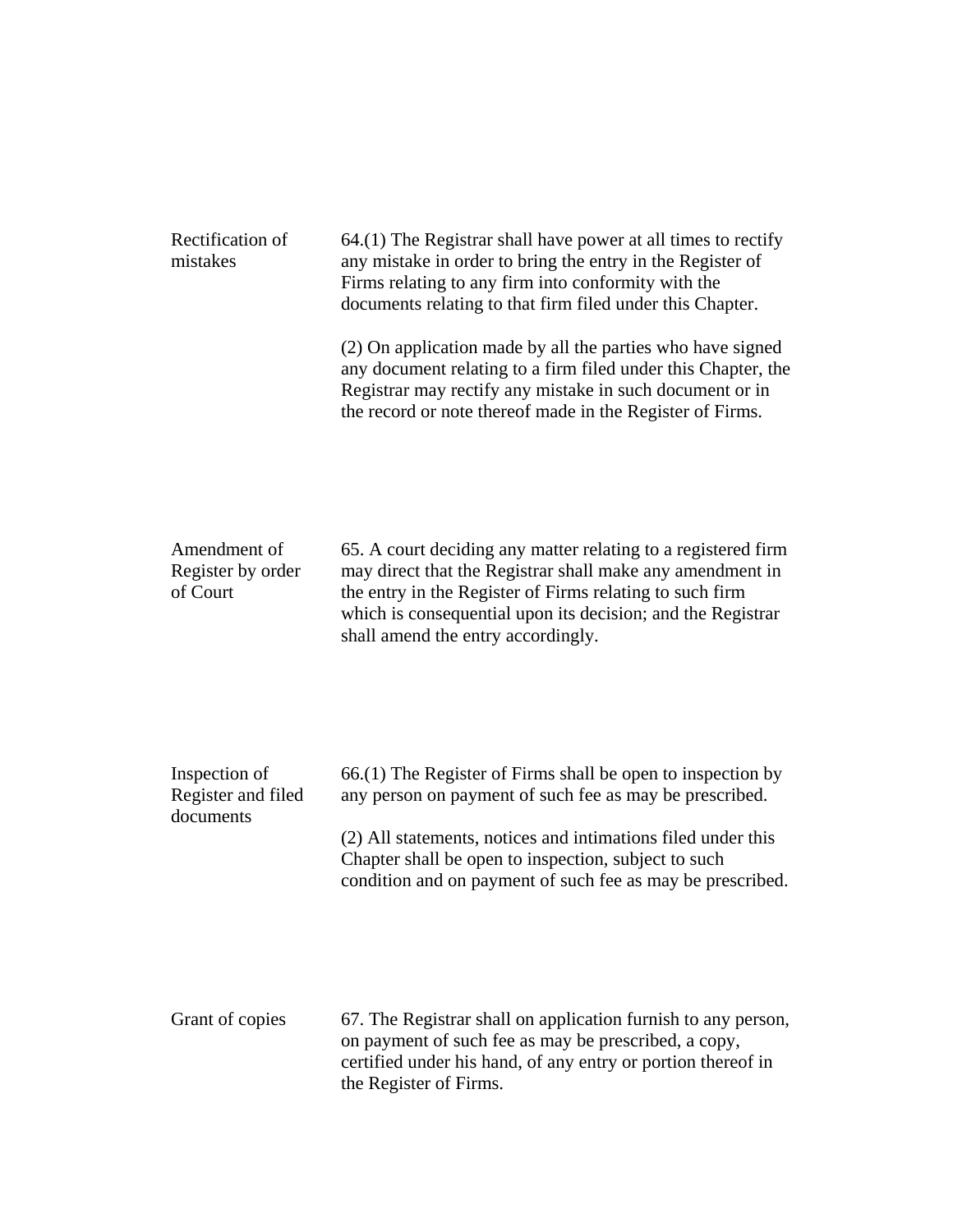| Rules of evidence              | 68.(1) Any statement, intimation or notice recorded or noted<br>in the Register of Firms shall, as against any person by<br>whom or on whose behalf such statement, intimation or<br>notice was signed, be conclusive proof of any fact therein<br>stated.<br>(2) A certified copy of an entry relating to a firm in the<br>Register of Firms may be produced in proof of the fact of<br>the registration of such firm, and of the contents of any<br>statement, intimation or notice recorded or noted therein.                                                                                                 |
|--------------------------------|------------------------------------------------------------------------------------------------------------------------------------------------------------------------------------------------------------------------------------------------------------------------------------------------------------------------------------------------------------------------------------------------------------------------------------------------------------------------------------------------------------------------------------------------------------------------------------------------------------------|
| Effect of non-<br>registration | $69(1)$ No suit to enforce a right arising from a contract or<br>conferred by this Act shall be instituted in any Court by or<br>on behalf of any person suing as a partner in a firm against<br>the firm or any person alleged to be or to have been a<br>partner in the firm unless the firm is registered and the<br>person suing is or has been shown in the Register of Firms<br>as a partner in the firm.<br>(2) No suit to enforce a right arising from a contract shall be<br>instituted in any Court by or on behalf of a firm against any<br>third party unless the firm is registered and the persons |
|                                | suing are or have been shown in the Register of Firms as<br>partners in the firm.<br>$(3)$ The provisions of sub-sections $(1)$ and $(2)$ shall apply<br>also to a claim of set-off or other proceeding to enforce a<br>right arising from a contract, but shall not effect-                                                                                                                                                                                                                                                                                                                                     |
|                                | (a) the enforcement of any right to sue for the dissolution                                                                                                                                                                                                                                                                                                                                                                                                                                                                                                                                                      |
|                                | of a firm or for accounts of a dissolved firm, or any right or<br>power to realise the property of a dissolved firm, or                                                                                                                                                                                                                                                                                                                                                                                                                                                                                          |
|                                | (b) the powers of an official assignee, receiver or Court<br>under the 5[Insolvency (Dacca) Act, 1909, or the]<br>Insolvency Act, 1920, to realise the property of an insolvent<br>partner.                                                                                                                                                                                                                                                                                                                                                                                                                      |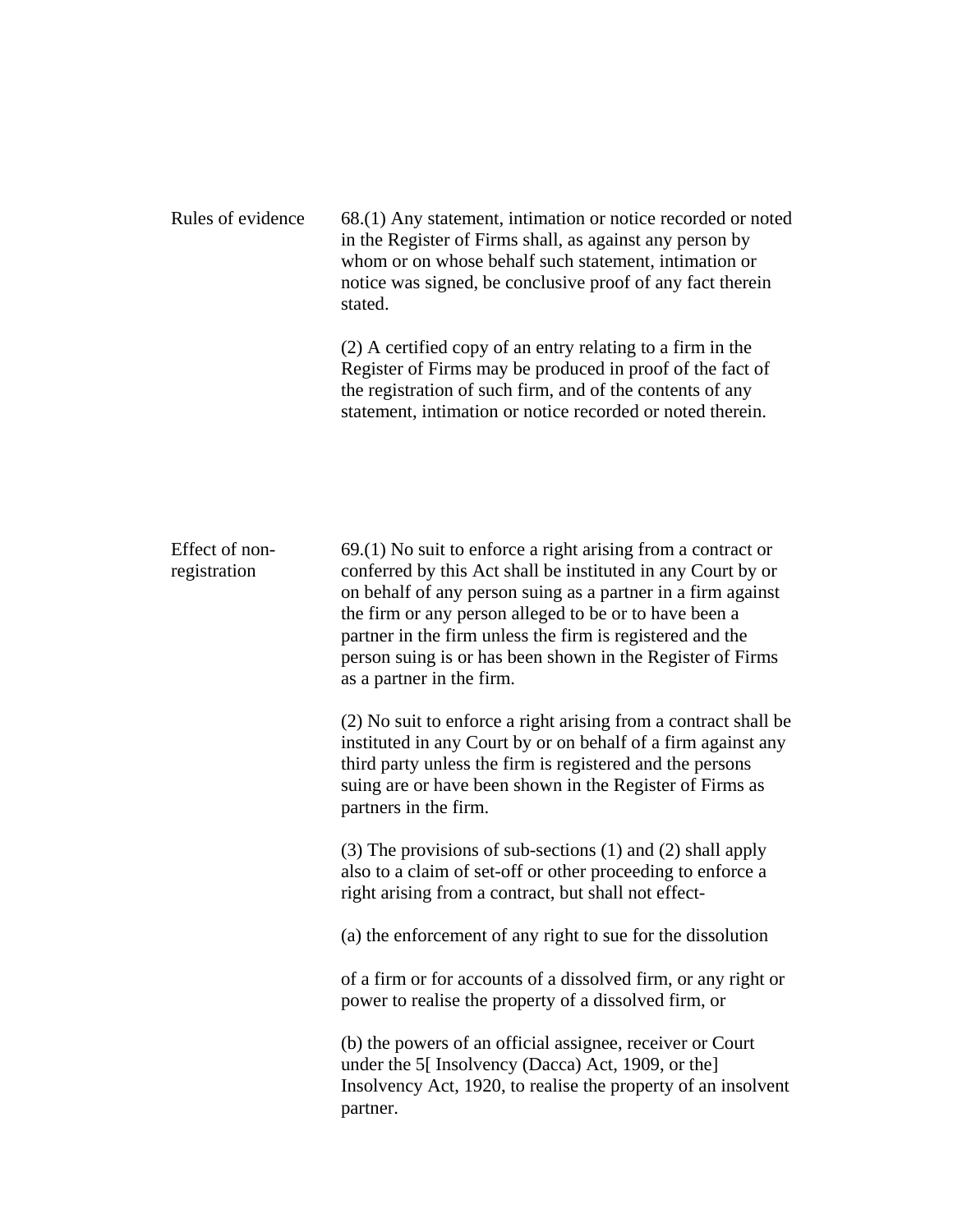(4) This section shall not apply-

(a) to firms or to partners in firms which have no place of business in Bangladesh, or whose places of business in Bangladesh are situated in areas to which, by notification under section 56, this Chapter does not apply, or (b) to any suit or claim of set-off not exceeding one hundred Taka in value which, is not of a kind specified in the Second Schedule to the [6\[](http://www.bdlaws.gov.bd/print_sections.php?id=157&vol=§ions_id=25278) $***$ [\] Small Cause Courts Act,](http://www.bdlaws.gov.bd/pdf_part.php?id=58) 1887, or to any proceeding in execution or other proceeding incidental to or arising from any such suit or claim. Penalty for furnishing false particulars 70. Any person who signs any statement, amending statement, notice or intimation under this Chapter containing any particular which he knows to be false or does not believe to be true, or containing particulars which he knows to be incomplete or does not believe to be complete, shall be punishable with imprisonment which may extend to three months, or with fine, or with both. Power to make rules 71.(1) The Government may make rules prescribing the fees which shall accompany documents sent to the Register of Firms, or which shall be payable for the inspection of documents in the custody of the Register of Firms, or for copies from the Register of Firms: Provided that such fees shall not exceed the maximum fees specified in Schedule I. (2) The Government may also make rules- (a) prescribing the form of statement submitted under section 58, and of the verification thereof;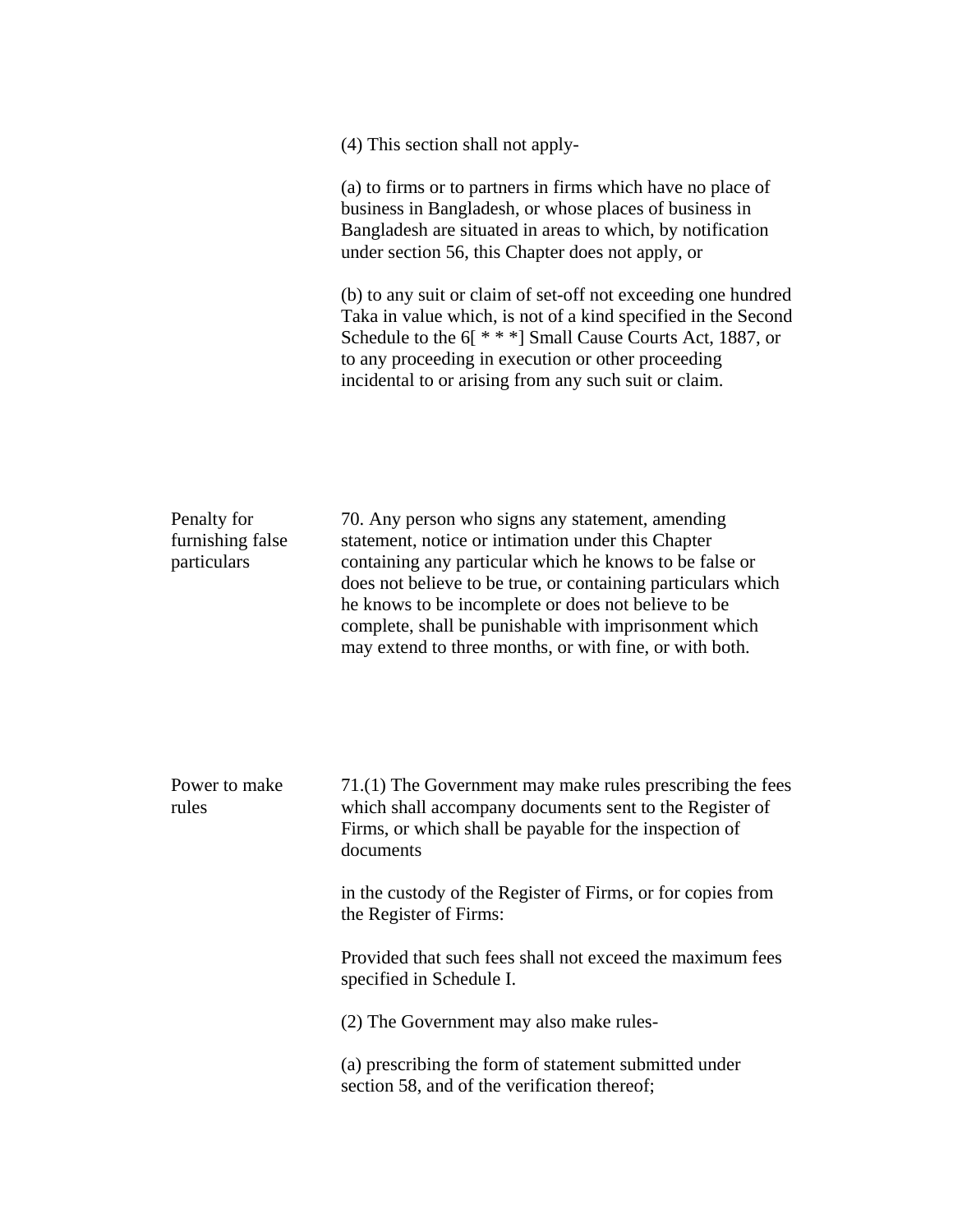(b) requiring statements, intimations and notices under sections 60, 61, 62 and 63 to be in prescribed form, and prescribing the form thereof;

(c) prescribing the form of the Register of Firms, and the mode in which entries relating to firms are to be made therein, and the mode in which such entries are to be amended or notes made therein;

(d) regulating the procedure of the Registrar when disputes arise;

(e) regulating the filing of documents received by the Registrar;

(f) prescribing conditions for the inspection of original documents;

(g) regulating the grant of copies;

(h) regulating the elimination of registers and documents;

(i) providing for the maintenance and form of an index to the Register of Firms; and

(j) generally, to carry out the purposes of this Chapter.

(3) All rules made under this section shall be subject to the condition of previous publication.

### CHAPTER VIII

## SUPPLEMENTAL

| Mode of giving<br>public notice | 72. A public notice under this Act is given-                                                                                                                                                                                                        |
|---------------------------------|-----------------------------------------------------------------------------------------------------------------------------------------------------------------------------------------------------------------------------------------------------|
|                                 | (a) where it relates to the retirement or expulsion of a<br>partner from a registered firm, or to the dissolution of a<br>registered firm, or to the election to become                                                                             |
|                                 | or not to become a partner in a registered firm by a person<br>attaining majority who was admitted as a minor to the<br>benefits of partnership, by notice to the Register of Firms<br>under section 63, and by publication in the official Gazette |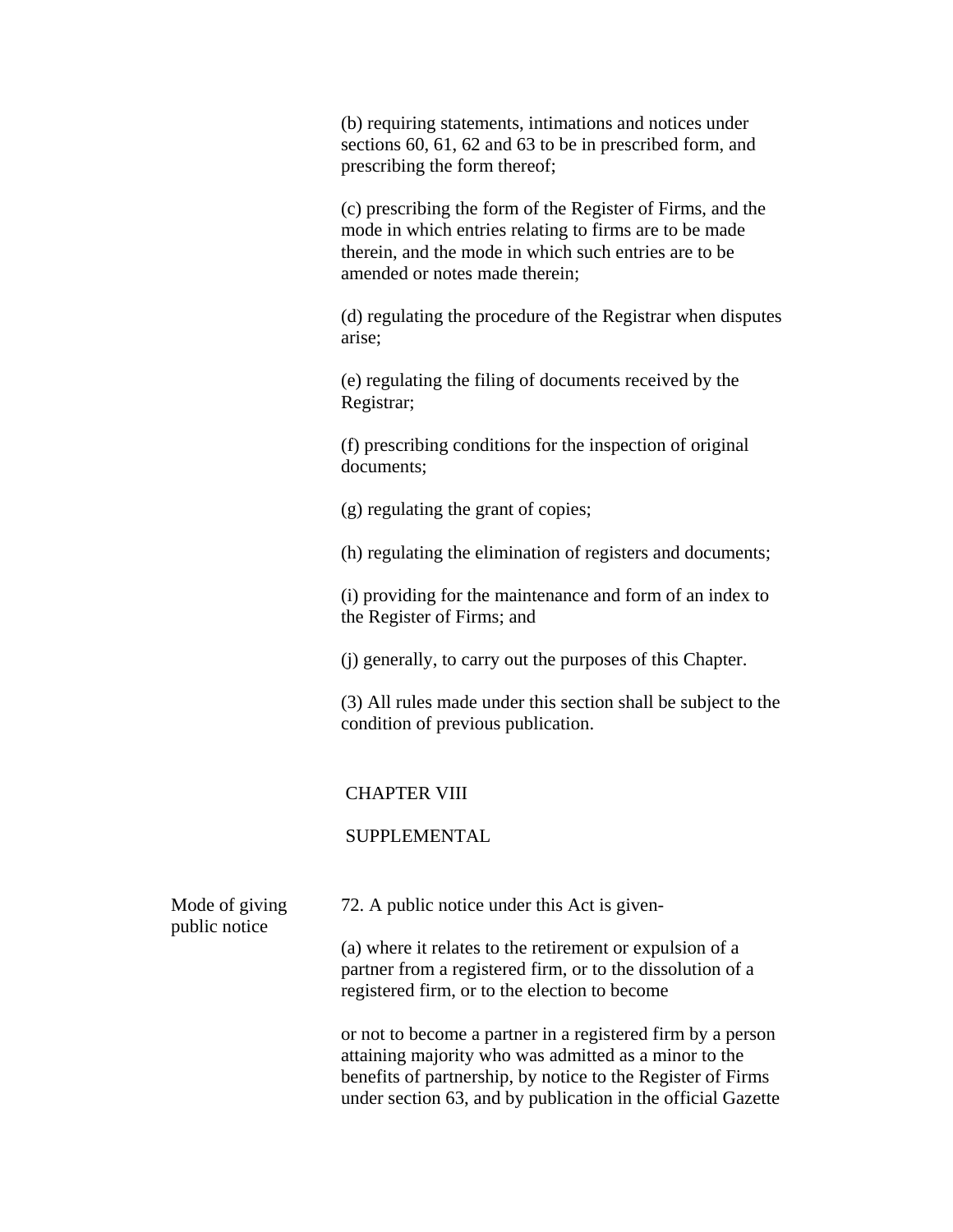|            | and in at least one vernacular newspaper circulating in the<br>district where the firm to which it relates has its place or<br>principal place of business, and                                                              |
|------------|------------------------------------------------------------------------------------------------------------------------------------------------------------------------------------------------------------------------------|
|            | (b) in any other case, by publication in the official Gazette<br>and in at least one vernacular newspaper circulating in the<br>district where the firm to which it relates has its place or<br>principal place of business. |
| [Repealed] | 73. [Repealed by section 2 and Schedule of the Repealing<br>Act, 1938 (Act No. I of 1938).]                                                                                                                                  |
| Savings    | 74. Nothing in this Act or any repeal effected thereby shall<br>affect or be deemed to affect-                                                                                                                               |
|            | (a) any right, title, interest, obligation or liability already<br>acquired, accrued or incurred before the commencement of<br>this Act, or                                                                                  |
|            | (b) any legal proceeding or remedy in respect of any such<br>right, title, interest, obligation or liability or anything done<br>or suffered before the commencement of this Act, or                                         |
|            | (c) anything done or suffered before the commencement of<br>this Act, or                                                                                                                                                     |
|            | (d) any enactment relating to partnership not expressly<br>repealed by this Act, or                                                                                                                                          |
|            | (e) any rule of insolvency relating to partnership, or                                                                                                                                                                       |
|            | (f) any rule of law not inconsistent with this Act.                                                                                                                                                                          |
|            |                                                                                                                                                                                                                              |